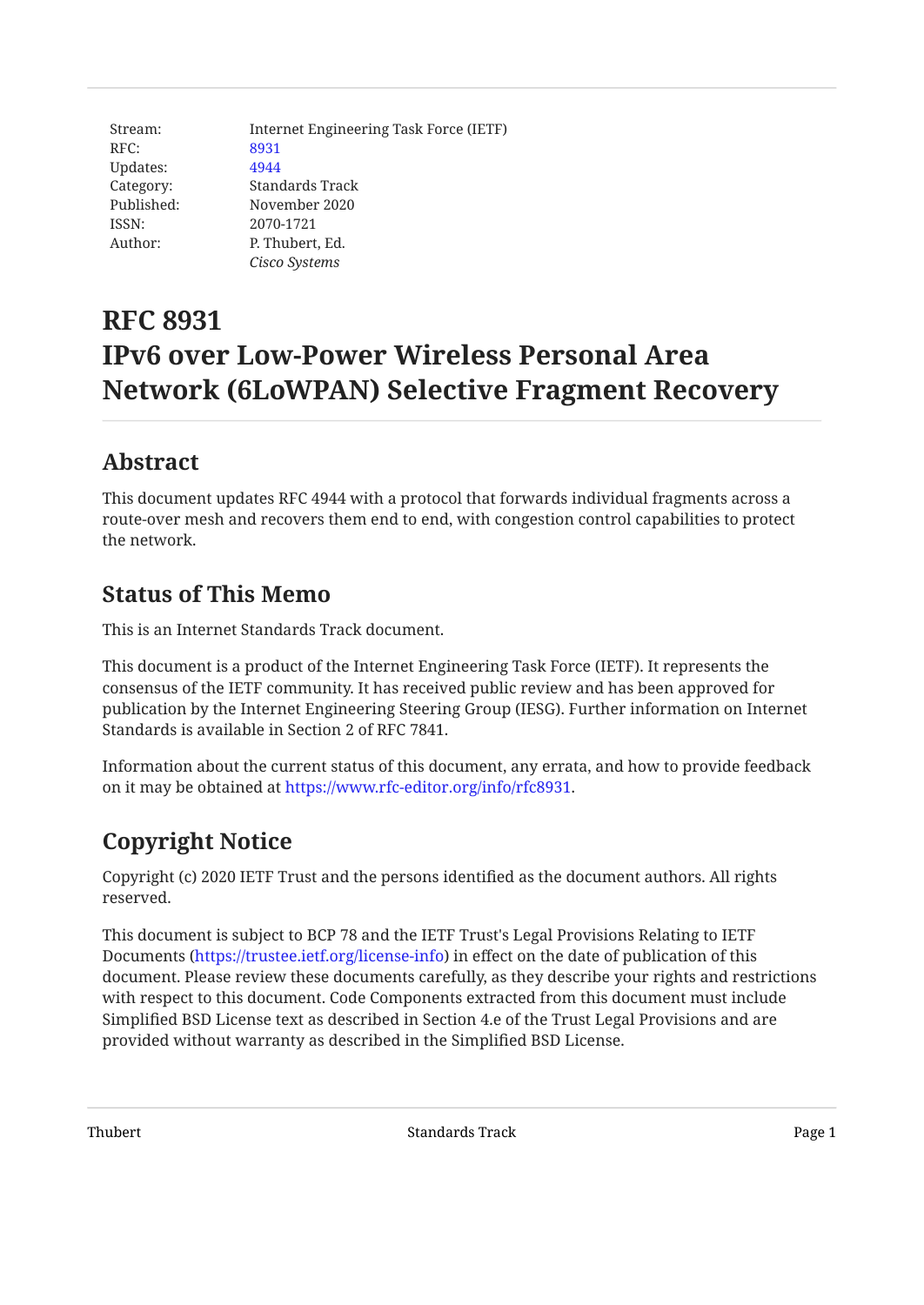## <span id="page-1-0"></span>**[Table of Contents](#page-1-0)**

- [1.](#page-2-0) [Introduction](#page-2-0)
- [2.](#page-3-0) [Terminology](#page-3-0)
	- [2.1.](#page-3-1) [Requirements Language](#page-3-1)
	- [2.2.](#page-4-0) [Background](#page-4-0)
	- [2.3.](#page-4-1) [Other Terms](#page-4-1)
- [3.](#page-5-0) [Updating RFC 4944](#page-5-0)
- [4.](#page-5-1) [Extending RFC 8930](#page-5-1)
	- [4.1.](#page-5-2) [Slack in the First Fragment](#page-5-2)
	- [4.2.](#page-6-0) [Gap between Frames](#page-6-0)
	- [4.3.](#page-6-1) [Congestion Control](#page-6-1)
	- [4.4.](#page-7-0) [Modifying the First Fragment](#page-7-0)
- [5.](#page-7-1) [New Dispatch Types and Headers](#page-7-1)
	- [5.1.](#page-8-0) [Recoverable Fragment Dispatch Type and Header](#page-8-0)
	- [5.2.](#page-10-0) [RFRAG Acknowledgment Dispatch Type and Header](#page-10-0)
- [6.](#page-11-0) [Fragment Recovery](#page-11-0)
	- [6.1.](#page-13-0) [Forwarding Fragments](#page-13-0)
		- [6.1.1.](#page-13-1) [Receiving the First Fragment](#page-13-1)
		- [6.1.2.](#page-14-0) [Receiving the Next Fragments](#page-14-0)
	- [6.2.](#page-14-1) [Receiving RFRAG Acknowledgments](#page-14-1)
	- [6.3.](#page-15-0) [Aborting the Transmission of a Fragmented Packet](#page-15-0)
	- [6.4.](#page-15-1) [Applying Recoverable Fragmentation along a Diverse Path](#page-15-1)
- [7.](#page-16-0) [Management Considerations](#page-16-0)
	- [7.1.](#page-16-1) [Protocol Parameters](#page-16-1)
	- [7.2.](#page-18-0) [Observing the Network](#page-18-0)
- [8.](#page-19-0) [Security Considerations](#page-19-0)
- [9.](#page-19-1) [IANA Considerations](#page-19-1)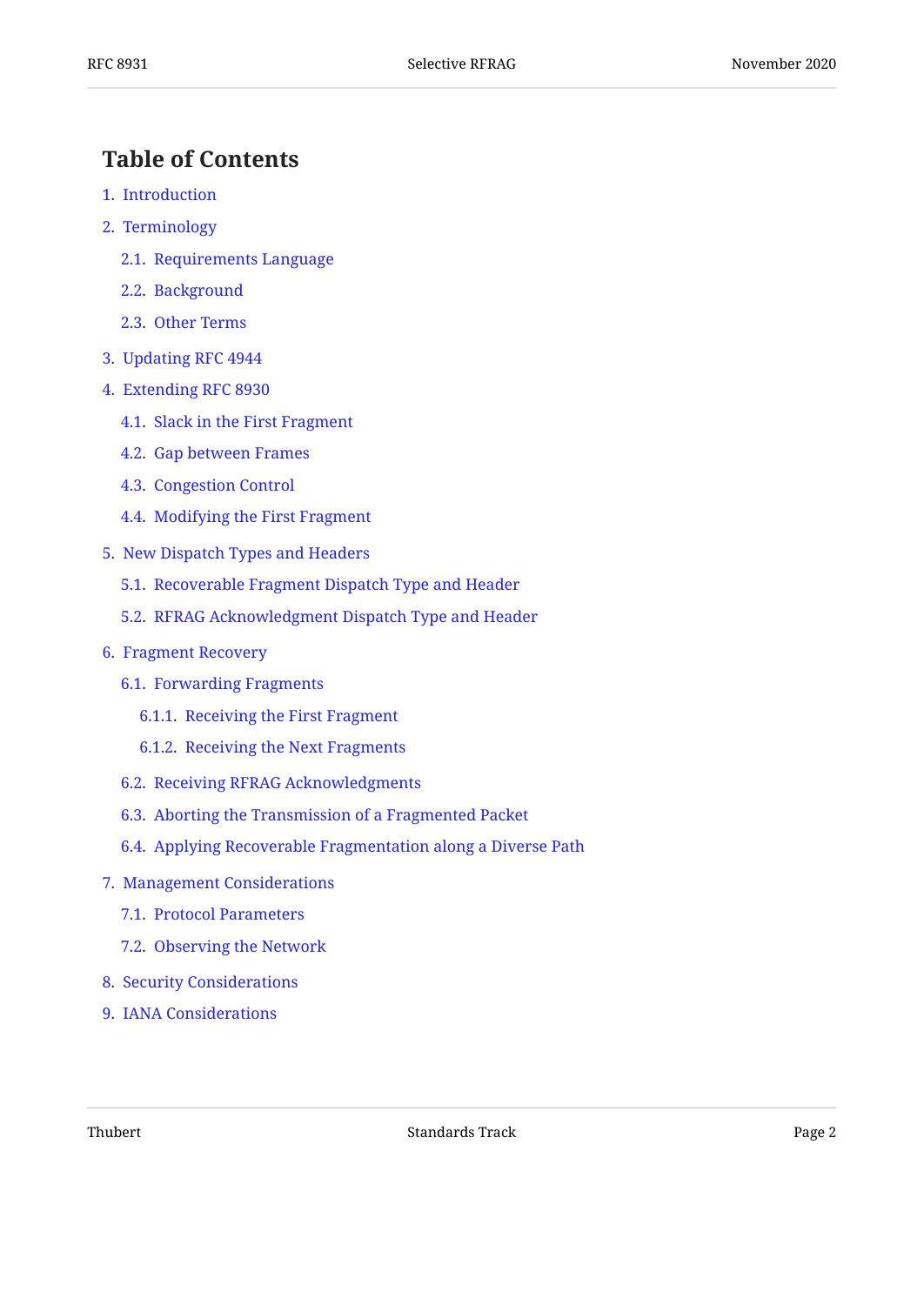#### [10](#page-20-0). [References](#page-20-0)

[10.1](#page-20-1). [Normative References](#page-20-1) [10.2](#page-21-0). [Informative References](#page-21-0) [Appendix A.](#page-23-0) [Rationale](#page-23-0) [Appendix B](#page-24-0). [Requirements](#page-24-0) [Appendix C.](#page-24-1) [Considerations on Congestion Control](#page-24-1) [Acknowledgments](#page-27-0) [Author's Address](#page-27-1)

## <span id="page-2-0"></span>**[1. Introduction](#page-2-0)**

In most Low-Power and Lossy Network (LLN) applications, the bulk of the traffic consists of small chunks of data (on the order of a few bytes to a few tens of bytes) at a time. Given that an [IEEE](#page-21-1) [Std 802.15.4](#page-21-1) [\[IEEE.802.15.4](#page-21-1)] frame can carry a payload of 74 bytes or more, fragmentation is usually not required. However, and though this happens only occasionally, a number of missioncritical applications do require the capability to transfer larger chunks of data, for instance, to support the firmware upgrade of the LLN nodes or the extraction of logs from LLN nodes.

In the former case, the large chunk of data is transferred to the LLN node, whereas in the latter case, the large chunk flows away from the LLN node. In both cases, the size can be on the order of 10 KB or more, and an end-to-end reliable transport is required.

["Transmission of IPv6 Packets over IEEE 802.15.4 Networks"](#page-20-2) [\[RFC4944](#page-20-2)] defines the original IPv6 over Low-Power Wireless Personal Area Network (6LoWPAN) datagram fragmentation mechanism for LLNs. One critical issue with this original design is that routing an IPv6 [\[RFC8200](#page-21-2)] packet across a route-over mesh requires the reassembly of the packet at each hop. ["An](#page-21-3) [Architecture for IPv6 over the TSCH mode of IEEE 802.15.4"](#page-21-3) [\[6TiSCH](#page-21-3)] indicates that this may cause latency along a path and impact critical resources such as memory and battery; to alleviate those undesirable effects, it recommends using a 6LoWPAN Fragment Forwarding (6LFF) technique.

["On Forwarding 6LoWPAN Fragments over a Multihop IPv6 Network" \[RFC8930\]](#page-21-4) specifies the generic behavior that all 6LFF techniques including this specification follow, and it presents the associated caveats. In particular, the routing information is fully indicated in the first fragment, which is always forwarded first. With this specification, the first fragment is identified by a Sequence of 0 as opposed to a dispatch type in [[RFC4944\]](#page-20-2). A state is formed and used to forward all the next fragments along the same path. The Datagram\_Tag is locally significant to the Layer 2 source of the packet and is swapped at each hop; see [Section 6](#page-11-0). This specification encodes the Datagram\_Tag in 1 byte, which will saturate if more than 256 datagrams transit in fragmented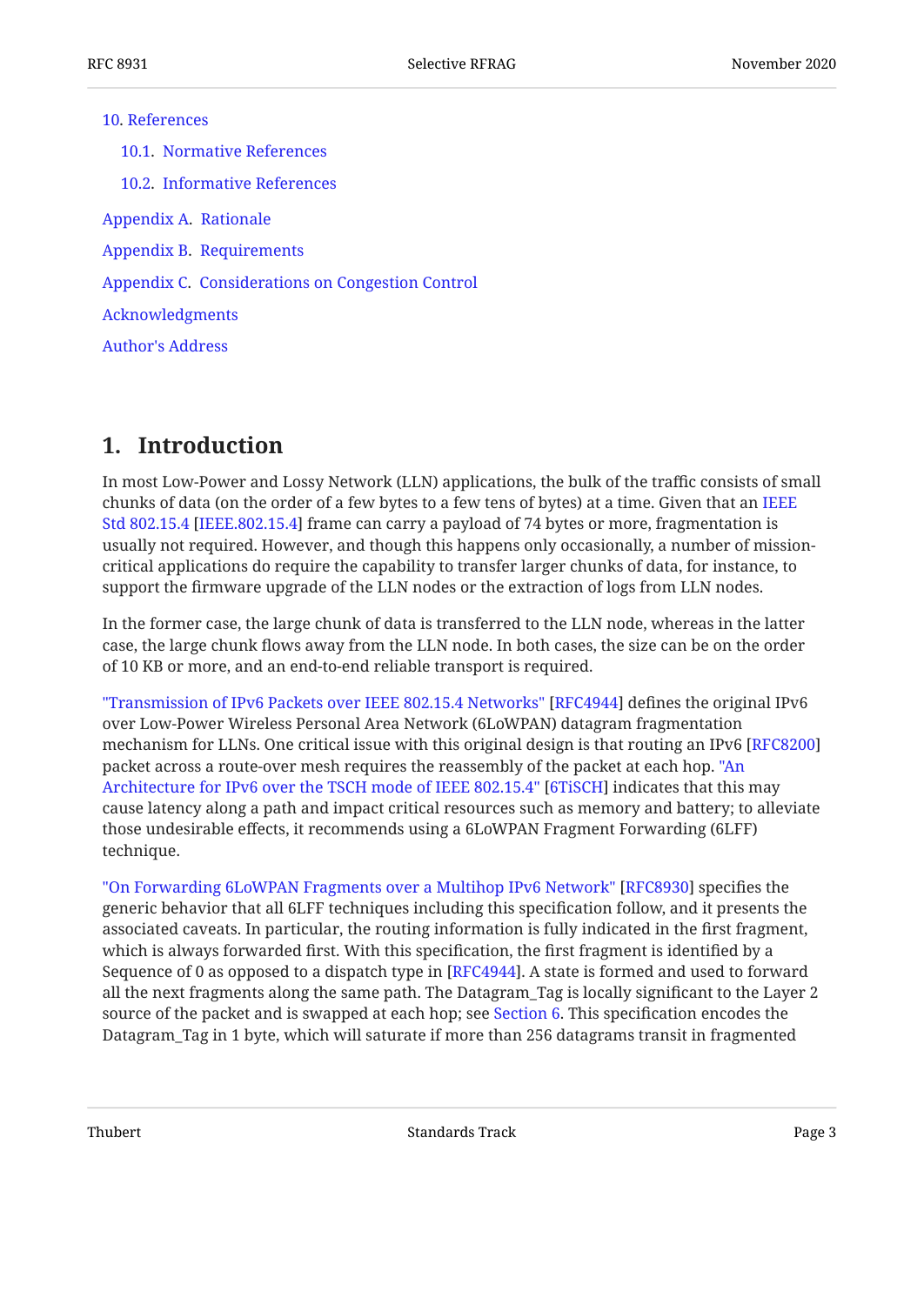form over a single hop at the same time. This is not realistic at the time of this writing. Should this happen in a new 6LoWPAN technology, a node will need to use several link-layer addresses to increase its indexing capacity.

["Virtual reassembly bu](#page-21-5)ffers in 6LoWPAN" [[LWIG-FRAG\]](#page-21-5) proposes a 6LFF technique that is compatible with [RFC4944] without the need to define a new protocol. However, adding that capability alone to the local implementation of the original 6LoWPAN fragmentation would not address the inherent fragility of fragmentation (see [RFC8900]), in particular, the issues of resources locked on the reassembling endpoint and the wasted transmissions due to the loss of a single fragment in a whole datagram. [Kent] compares the unreliable delivery of fragments with a mechanism it calls "selective acknowledgments" that recovers the loss of a fragment individually. The paper illustrates the benefits that can be derived from such a method; see Figures 1, 2, and 3 in Section 2.3 of [Kent]. [RFC4944] has no selective recovery, and the whole datagram fails when one fragment is not delivered to the reassembling endpoint. Constrained memory resources are blocked on the reassembling endpoint until it times out, possibly causing the loss of subsequent packets that cannot be received for the lack of buffers.

That problem is exacerbated when forwarding fragments over multiple hops since a loss at an intermediate hop will not be discovered by either the fragmenting or the reassembling endpoints. Should this happen, the source will keep on sending fragments, wasting even more resources in the network since the datagram cannot arrive in its entirety, which possibly contributes to the condition that caused the loss. [RFC4944] is lacking a congestion control to avoid participating in a saturation that may have caused the loss of the fragment. It has no signaling to abort a multi-fragment transmission at any time and from either end, and if the capability to forward fragments is implemented, clean up the related state in the network.

This specification provides a method to forward fragments over, typically, a few hops in a routeover 6LoWPAN mesh and a selective acknowledgment to recover individual fragments between 6LoWPAN endpoints. The method can help limit the congestion loss in the network and addresses the requirements in [Appendix B](#page-24-0). Flow control is out of scope since the endpoints are expected to be able to store the full datagram. Deployments are expected to be managed and homogeneous, and an incremental transition requires a flag day.

## <span id="page-3-1"></span><span id="page-3-0"></span>**[2. Terminology](#page-3-0)**

### **[2.1. Requirements Language](#page-3-1)**

The key words "MUST", "MUST NOT", "REQUIRED", "SHALL", "SHALL NOT", "SHOULD", "SHOULD <code>NOT",</code> "<code>RECOMMENDED", "NOT RECOMMENDED", "MAY", and "OPTIONAL" in this document are to</code> be interpreted as described in BCP 14 [RFC2119] [RFC8174] when, and only when, they appear in all capitals, as shown here.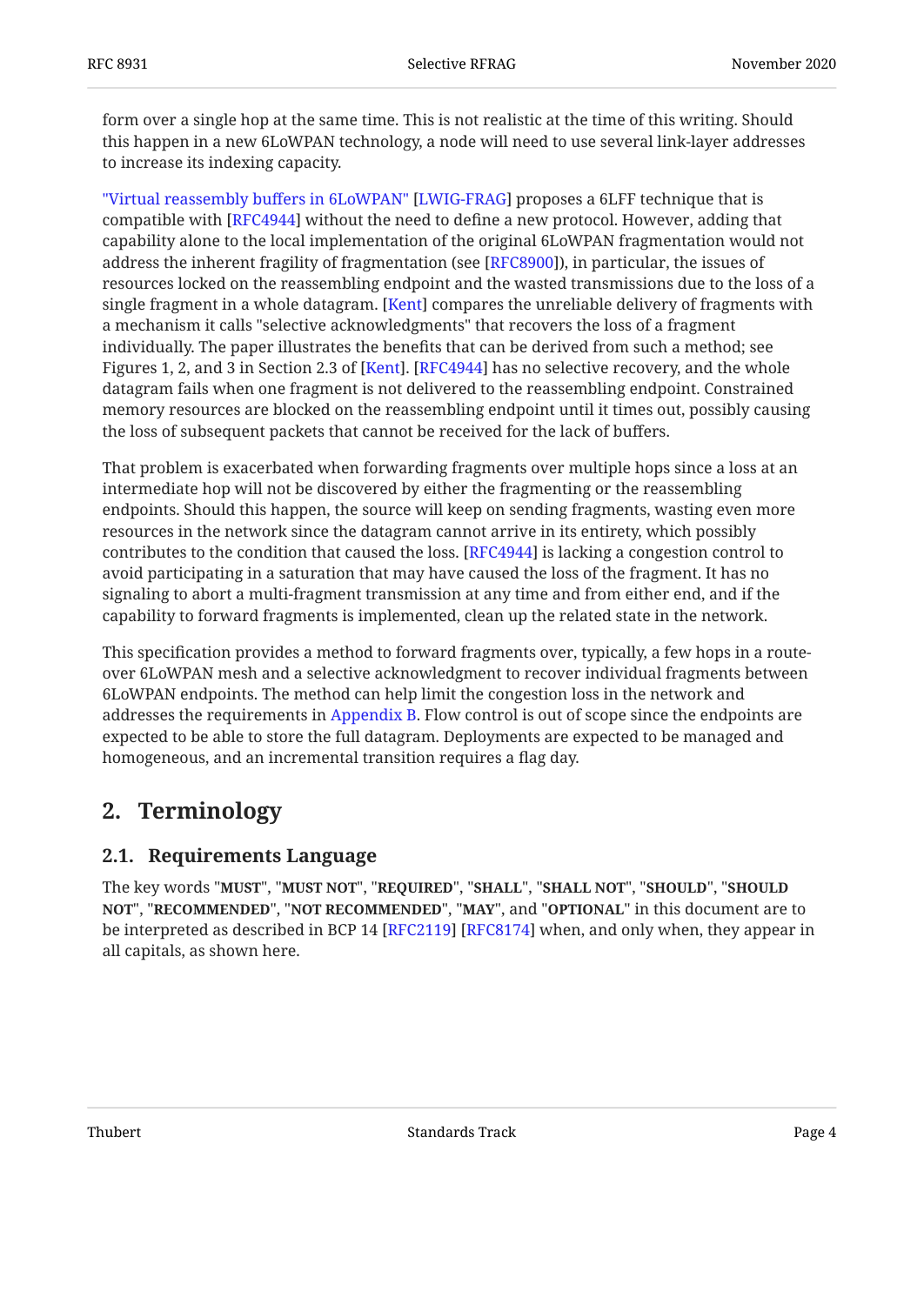#### <span id="page-4-0"></span>**[2.2. Background](#page-4-0)**

This document uses 6LoWPAN terms and concepts that are presented in ["IPv6 over Low-Power](#page-20-4) Goals"[\[RFC4919](#page-20-4)]; "Transmission of IPv6 Packets over IEEE 802.15.4 Networks" [RFC4944]; and . [Network \(6LoWPAN\) Routing"](#page-20-5) [[RFC6606\]](#page-20-5) [Wireless Personal Area Networks \(6LoWPANs\): Overview, Assumptions, Problem Statement, and](#page-20-4) ["Problem Statement and Requirements for IPv6 over Low-Power Wireless Personal Area](#page-20-5)

[[RFC8930\]](#page-21-4) discusses the generic concept of a Virtual Reassembly Buffer (VRB) and specifies behaviors and caveats that are common to a large family of 6LFF techniques including the mechanism specified by this document, which is fully inherited from that specification. It also defines terms used in this document: Compressed Form, Datagram\_Tag, Datagram\_Size, Fragment\_Offset, and 6LoWPAN Fragment Forwarding endpoint (commonly abbreviated as only "endpoint").

Past experience with fragmentation has shown that misassociated or lost fragments can lead to poor network behavior and, occasionally, trouble at the application layer. The reader is encouraged to read "IPv4 Reassembly Errors at High Data Rates" [RFC4963] and follow the references for more information. That experience led to the definition of the ["Path MTU](#page-22-2) [Discovery for IP version 6" \[RFC8201\]](#page-22-2) protocol that limits fragmentation over the Internet. Specifically, in the case of UDP, valuable additional information can be found in ["UDP Usage](#page-22-3) . [Guidelines"](#page-22-3) [[RFC8085\]](#page-22-3)

"The Benefi[ts of Using Explicit Congestion Noti](#page-22-4)fication (ECN)" [[RFC8087\]](#page-22-4) provides useful information on the potential benefits and pitfalls of using ECN.

Quoting "Multiprotocol Label Switching Architecture" [RFC3031]:

With MPLS, "packets are "labeled" before they are forwarded [along a Label Switched Path (LSP)]. At subsequent hops, there is no further analysis of the packet's network layer header. Rather, the label is used as an index into a table which specifies the next hop, and a new label".

[[RFC8930\]](#page-21-4) leverages MPLS to forward fragments that actually do not have a network-layer header, since the fragmentation occurs below IP, and this specification makes it reversible so the reverse path can be followed as well.

#### <span id="page-4-1"></span>**[2.3. Other Terms](#page-4-1)**

This specification uses the following terms:

RFRAG: Recoverable Fragment

RFRAG-ACK: Recoverable Fragment Acknowledgment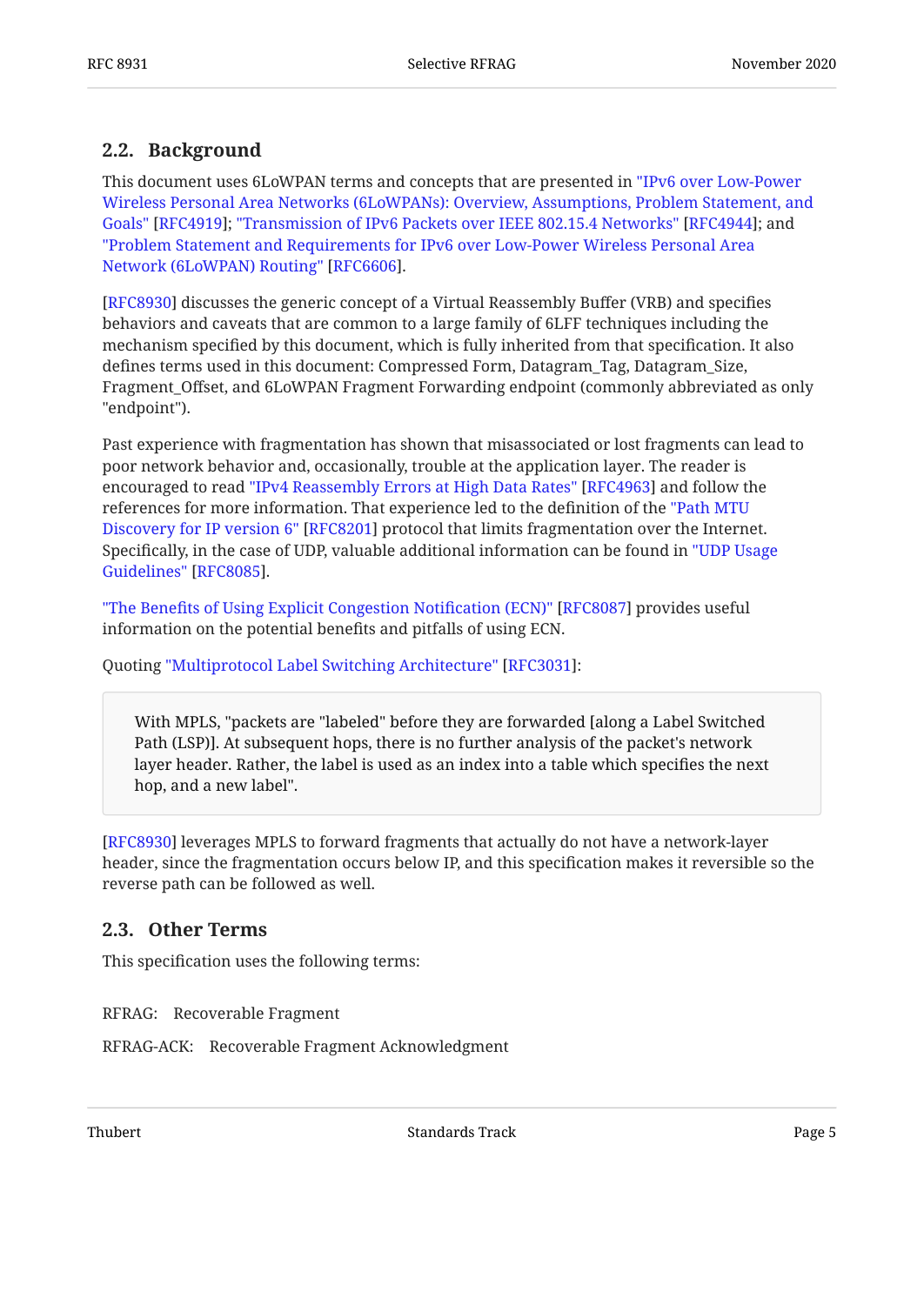RFRAG Acknowledgment Request: An RFRAG with the Acknowledgment Request flag ("X" flag) set.

NULL bitmap: Refers to a bitmap with all bits set to zero.

FULL bitmap: Refers to a bitmap with all bits set to one.

Reassembling endpoint: The receiving endpoint.

Fragmenting endpoint: The sending endpoint.

Forward direction: The direction of a path, which is followed by the RFRAG.

<span id="page-5-0"></span>Reverse direction: The reverse direction of a path, which is taken by the RFRAG-ACK.

### **[3. Updating RFC 4944](#page-5-0)**

This specification updates the fragmentation mechanism that is specified in [\[RFC4944](#page-20-2)] for use in route-over LLNs by providing a model where fragments can be forwarded end to end across a 6LoWPAN LLN and where fragments that are lost on the way can be recovered individually. A new format for fragments is introduced, and new dispatch types are defined in [Section 5.](#page-7-1)

[[RFC8138\]](#page-21-9) allows modifying the size of a packet en route by removing the consumed hops in a compressed Routing Header. This requires that Fragment\_Offset and Datagram\_Size (defined in [Section 5.1\)](#page-8-0) also be modified en route, which is difficult to do in the uncompressed form. This specification expresses those fields in the compressed form and allows modifying them en route easily (more in [Section 4.4\)](#page-7-0).

Tobe consistent with Section 2 of [RFC6282], for the fragmentation mechanism described in [Section 5.3](https://www.rfc-editor.org/rfc/rfc4944#section-5.3) of [\[RFC4944](#page-20-2)], any header that cannot fit within the first fragment **MUST NOT** be compressed when using the fragmentation mechanism described in this specification.

### <span id="page-5-1"></span>**[4. Extending RFC 8930](#page-5-1)**

This specification implements the generic 6LFF technique defined in [RFC8930] and provides end-to-end fragment recovery and congestion control mechanisms.

### <span id="page-5-2"></span>**[4.1. Slack in the First Fragment](#page-5-2)**

[[RFC8930\]](#page-21-4) allows for a refragmentation operation in intermediate nodes, whereby the trailing bytes from a given fragment may be left in the VRB to be added as the heading bytes in the next fragment. This solves the case when the outgoing fragment needs more space than the incoming fragment; that case may arise when the 6LoWPAN header compression is not as efficient on the outgoing link or if the Link MTU is reduced.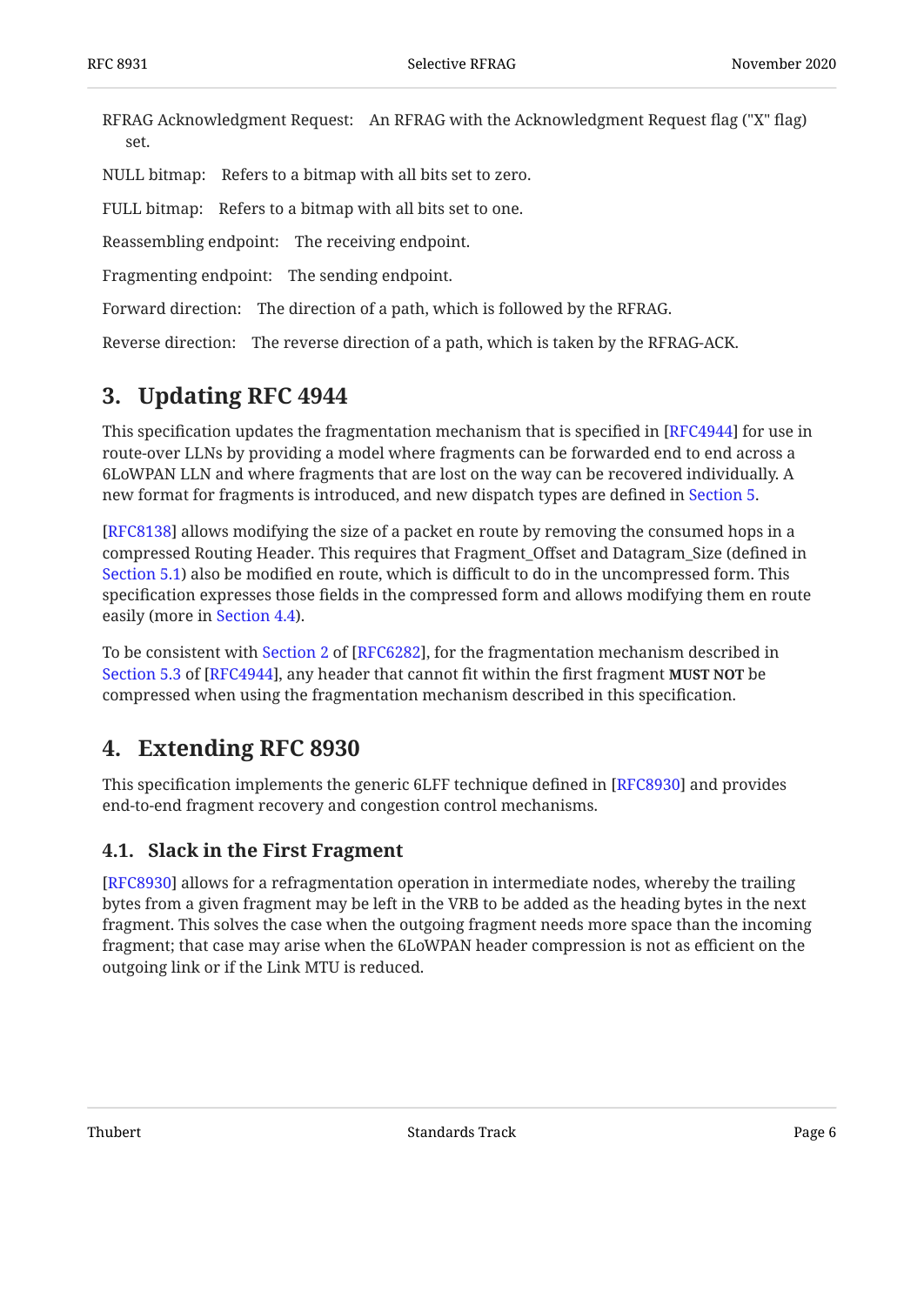This specification cannot allow that refragmentation operation since the fragments are recovered end to end based on a sequence number. The Fragment\_Size **MUST** be tailored to fit the minimal MTU along the path, and the first fragment that contains a 6LoWPAN compressed header **MUST** have enough slack to enable a less-efficient compression in the next hops to still fit within the Link MTU.

For instance, if the fragmenting endpoint is also the 6LoWPAN compression endpoint, it will elide the Interface ID (IID) of the source IPv6 address when it matches the link-layer address [[RFC6282\]](#page-20-6). In that case, it **MUST** leave slack in the first fragment as the if MTU on the first hop was 8 bytes less, so the next hop can expand the IID within the same fragment within MTU.

### <span id="page-6-0"></span>**[4.2. Gap between Frames](#page-6-0)**

[[RFC8930\]](#page-21-4) requires that a configurable interval of time be inserted between transmissions to the same next hop and, in particular, between fragments of a same datagram. In the case of half duplex interfaces, this inter-frame gap ensures that the next hop is done forwarding the previous frame and is capable of receiving the next one.

In the case of a mesh operating at a single frequency with omnidirectional antennas, a larger inter-frame gap is required to protect the frame against hidden terminal collisions with the previous frame of the same flow that is still progressing along a common path.

The inter-frame gap is useful even for unfragmented datagrams, but it becomes a necessity for fragments that are typically generated in a fast sequence and are all sent over the exact same path.

### <span id="page-6-1"></span>**[4.3. Congestion Control](#page-6-1)**

The inter-frame gap is the only protection that [[RFC8930\]](#page-21-4) imposes by default. This document enables grouping fragments in windows and requesting intermediate acknowledgments, so the number of in-flight fragments can be bounded. This document also adds an ECN mechanism that can be used to protect the network by adapting the size of the window, the size of the fragments, and/or the inter-frame gap.

This specification enables the fragmenting endpoint to apply a congestion control mechanism to tune those parameters, but the mechanism itself is out of scope. In most cases, the expectation is that most datagrams will require only a few fragments, and that only the last fragment will be acknowledged. A basic implementation of the fragmenting endpoint is NOT **REQUIRED** to vary the size of the window, the duration of the inter-frame gap, or the size of a fragment in the middle of the transmission of a datagram, and it **MAY** ignore the ECN signal or simply reset the window to 1 (see [Appendix C\)](#page-24-1) until the end of this datagram upon detecting a congestion.

An intermediate node that experiences a congestion **MAY** set the ECN bit in a fragment, and the reassembling endpoint echoes the ECN bit at most once at the next opportunity to acknowledge back.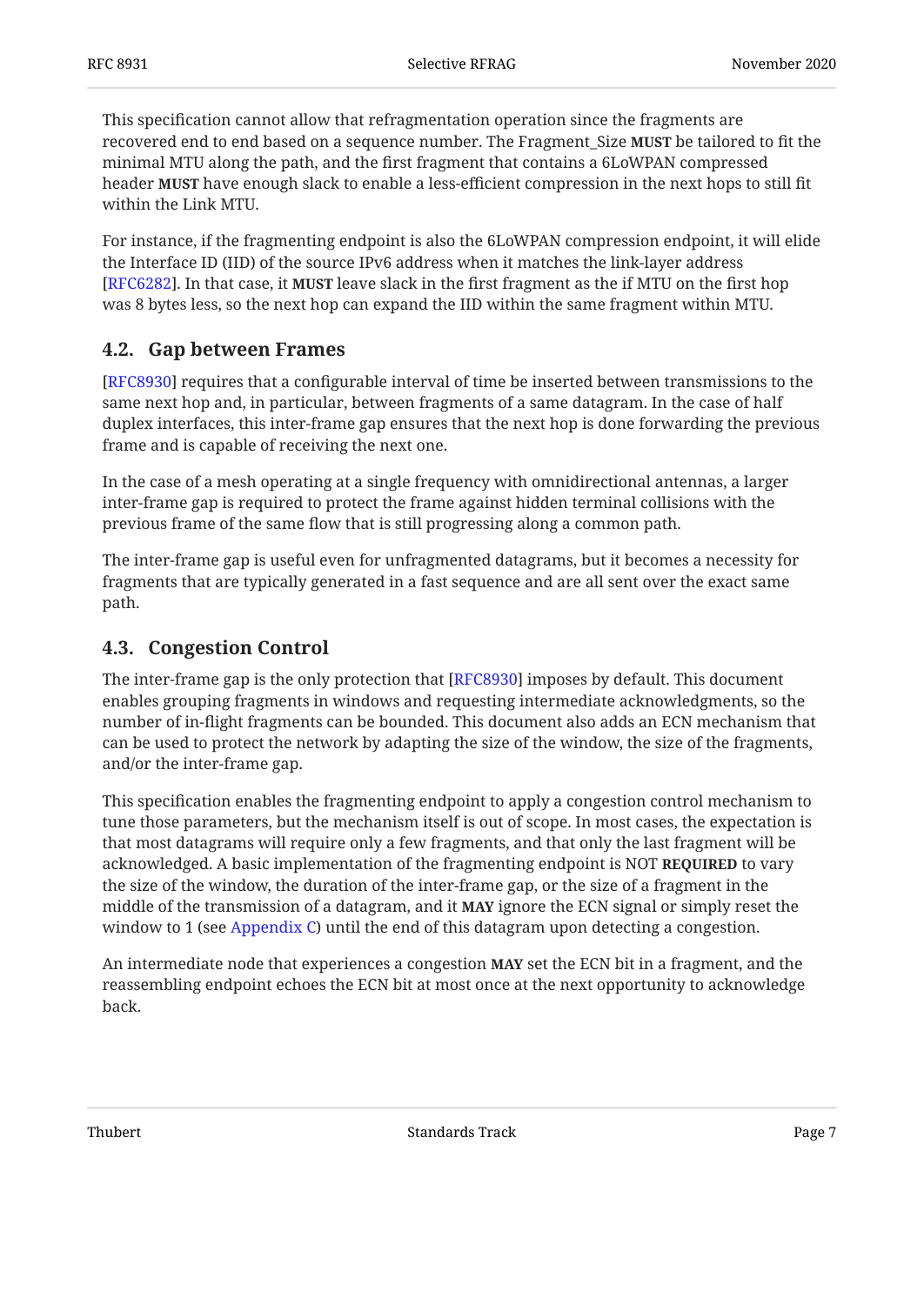The size of the fragments is typically computed from the Link MTU to maximize the size of the resulting frames. The size of the window and the duration of the inter-frame gap **SHOULD** be configurable, to reduce the chances of congestion and to follow the general recommendations in [[RFC8930\]](#page-21-4), respectively.

### <span id="page-7-0"></span>**[4.4. Modifying the First Fragment](#page-7-0)**

The compression of the hop limit, of the source and destination addresses in the IPv6 header, and of the Routing Header, which are all in the first fragment, may change en route in a route-over mesh LLN. If the size of the first fragment is modified, then the intermediate node **MUST** adapt the Datagram\_Size, encoded in the Fragment\_Size field, to reflect that difference.

The intermediate node **MUST** also save the difference of Datagram\_Size of the first fragment in the VRB and add it to the Fragment\_Offset of all the subsequent fragments that it forwards for that datagram. In the case of a Source Routing Header 6LoWPAN Routing Header (SRH-6LoRH) [[RFC8138\]](#page-21-9) being consumed and thus reduced, that difference is negative, meaning that the Fragment\_Offset is decremented by the number of bytes that were consumed.

## <span id="page-7-1"></span>**[5. New Dispatch Types and Headers](#page-7-1)**

This document specifies an alternative to the 6LoWPAN fragmentation sub-layer [[RFC4944\]](#page-20-2) to emulate a Link MTU up to 2048 bytes for the upper layer, which can be the 6LoWPAN header compression sub-layer that is defined in ["Compression Format for IPv6 Datagrams over IEEE](#page-20-6) [802.15.4-Based Networks"](#page-20-6) [[RFC6282\]](#page-20-6). This specification also provides a reliable transmission of the fragments over a multi-hop 6LoWPAN route-over mesh network and a minimal congestion control to reduce the chances of congestion loss.

A 6LoWPAN Fragment Forwarding [[RFC8930\]](#page-21-4) technique derived from MPLS enables the forwarding of individual fragments across a 6LoWPAN route-over mesh without reassembly at each hop. The Datagram\_Tag is used as a label; it is locally unique to the node that owns the source link-layer address of the fragment, so together the link-layer address and the label can identify the fragment globally within the lifetime of the datagram. A node may build the Datagram\_Tag in its own locally significant way, as long as the chosen Datagram\_Tag stays unique to the particular datagram for its lifetime. The result is that the label does not need to be globally unique, but it must be swapped at each hop as the source link-layer address changes.

In the following sections, a Datagram\_Tag extends the semantics defined in "Fragmentation Type and Header" (see Section 5.3 of [RFC4944]). The Datagram\_Tag is a locally unique identifier for the datagram from the perspective of the sender. This means that the Datagram\_Tag identifies a datagram uniquely in the network when associated with the source of the datagram. As the datagram gets forwarded, the source changes, and the Datagram\_Tag must be swapped as detailed in [RFC8930].

This specification extends [RFC4944] with two new dispatch types for RFRAG and the RFRAG-ACK that is received back. The new 6LoWPAN dispatch types are taken from [RFC8025], as indicated in [Table 1](#page-19-2) of [Section 9.](#page-19-1)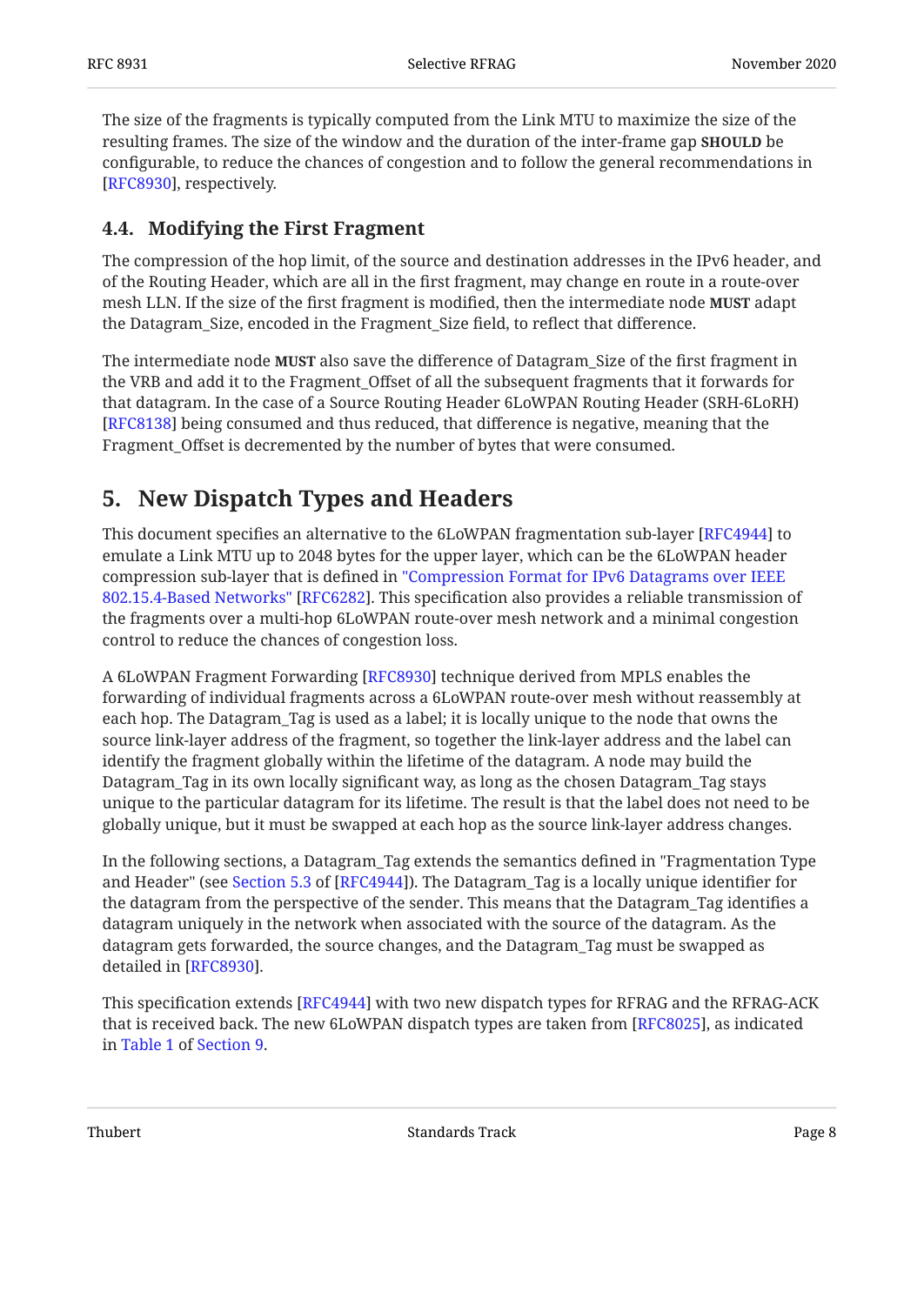### <span id="page-8-0"></span>**[5.1. Recoverable Fragment Dispatch Type and Header](#page-8-0)**

In this specification, if the packet is compressed, the size and offset of the fragments are expressed with respect to the compressed form of the packet, as opposed to the uncompressed (native) form.

The format of the fragment header is shown in [Figure 1](#page-8-1). It is the same for all fragments even though the Fragment\_Offset is overloaded. The format has a length and an offset, as well as a Sequence field. This would be redundant if the offset was computed as the product of the Sequence by the length, but this is not the case. The position of a fragment in the reassembly buffer is correlated with neither the value of the Sequence field nor the order in which the fragments are received. This enables splitting fragments to cope with an MTU deduction; see the example of fragment Sequence 5 that is retried end to end as smaller fragment Sequences 13 and 14 in [Section 6.2.](#page-14-1)

The first fragment is recognized by a Sequence of 0; it carries its Fragment\_Size and the Datagram\_Size of the compressed packet before it is fragmented, whereas the other fragments carry their Fragment\_Size and Fragment\_Offset. The last fragment for a datagram is recognized when its Fragment\_Offset and its Fragment\_Size add up to the stored Datagram\_Size of the packet identified by the sender link-layer address and the Datagram\_Tag.

<span id="page-8-1"></span> $1$  2 3 0 1 2 3 4 5 6 7 8 9 0 1 2 3 4 5 6 7 8 9 0 1 2 3 4 5 6 7 8 9 0 1 +-+-+-+-+-+-+-+-+-+-+-+-+-+-+-+-+ |1 1 1 0 1 0 0|E| Datagram\_Tag | +-+-+-+-+-+-+-+-+-+-+-+-+-+-+-+-+-+-+-+-+-+-+-+-+-+-+-+-+-+-+-+-+ |X| Sequence| Fragment\_Size | Fragment\_Offset +-+-+-+-+-+-+-+-+-+-+-+-+-+-+-+-+-+-+-+-+-+-+-+-+-+-+-+-+-+-+-+-+ X set == Ack-Request

*[Figure 1: RFRAG Dispatch Type and Header](#page-8-1)* 

- X: 1 bit; Ack-Request. When set, the fragmenting endpoint requires an RFRAG Acknowledgment from the reassembling endpoint.
- E: 1 bit; Explicit Congestion Notification. The "E" flag is cleared by the source of the fragment and set by intermediate routers to signal that this fragment experienced congestion along its path.
- Fragment\_Size: 10-bit unsigned integer. The size of this fragment in a unit that depends on linklayer technology. Unless overridden by a more specific specification, that unit is the byte, which allows fragments up to 1023 bytes.
- Datagram\_Tag: 8 bits. An identifier of the datagram that is locally unique to the link-layer sender.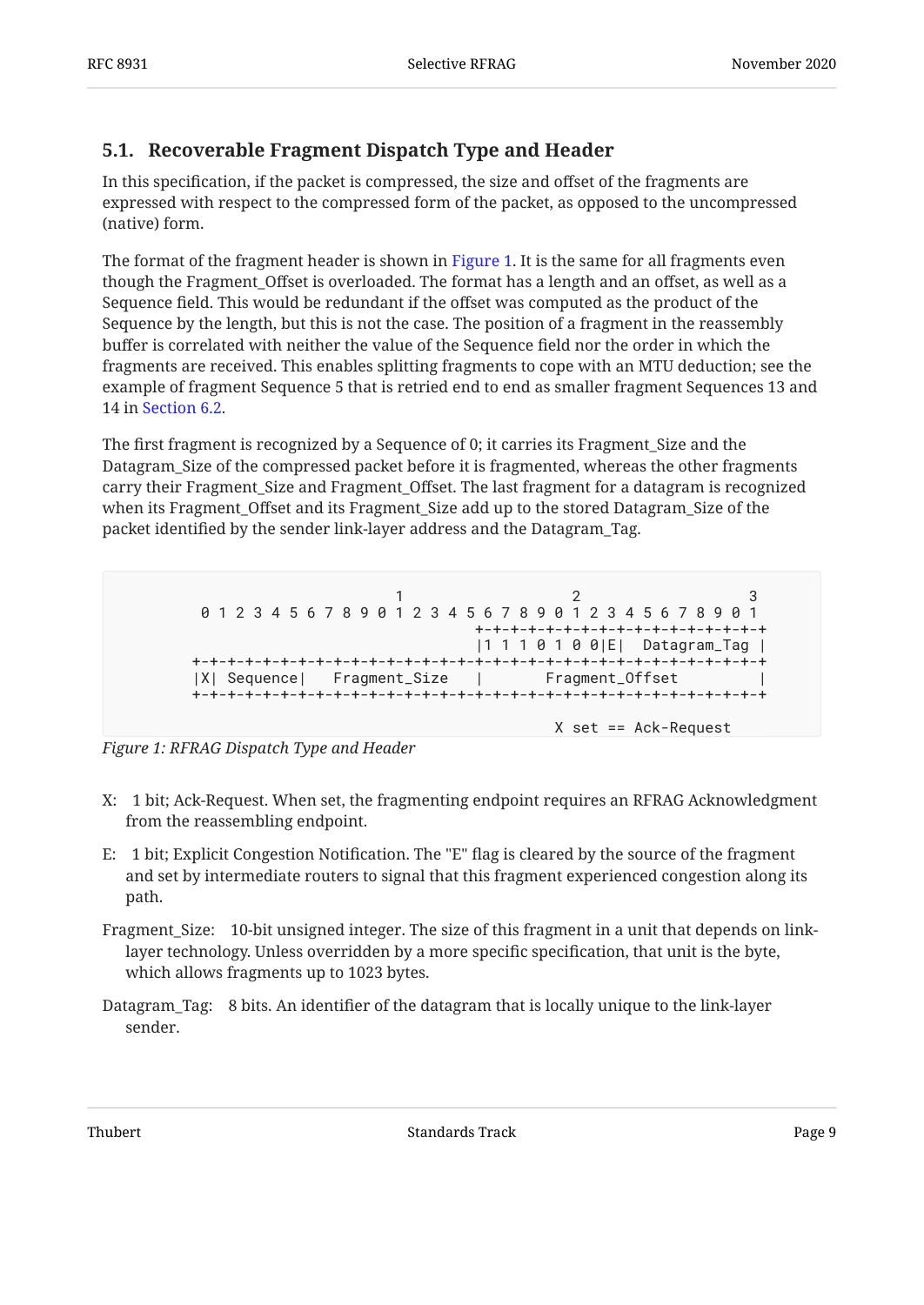Sequence: 5-bit unsigned integer. The sequence number of the fragment in the acknowledgment bitmap. Fragments are numbered as [0..N], where N is in [0..31]. A Sequence of 0 indicates the first fragment in a datagram, but non-zero values are not indicative of the position in the reassembly buffer.

Fragment\_Offset: 16-bit unsigned integer.

When the Fragment\_Offset is set to a non-zero value, its semantics depend on the value of the Sequence field as follows:

- $\bullet$  For a first fragment (i.e., with a Sequence of 0), this field indicates the Datagram\_Size of the compressed datagram, to help the reassembling endpoint allocate an adapted buffer for the reception and reassembly operations. The fragment may be stored for local reassembly. Alternatively, it may be routed based on the destination IPv6 address. In that case, a VRB state must be installed as described in [Section 6.1.1](#page-13-1).
- When the Sequence is not 0, this field indicates the offset of the fragment in the compressed form of the datagram. The fragment may be added to a local reassembly buffer or forwarded based on an existing VRB as described in [Section 6.1.2.](#page-14-0)

A Fragment Offset that is set to a value of 0 indicates an abort condition, and all states regarding the datagram should be cleaned up once the processing of the fragment is complete; the processing of the fragment depends on whether there is a VRB already established for this datagram and if the next hop is still reachable:

- $\bullet$  if a VRB already exists and the next hop is still reachable, the fragment is to be forwarded along the associated LSP as described in [Section 6.1.2,](#page-14-0) without checking the value of the Sequence field.
- $\bullet$  else, if the Sequence is 0, then the fragment is to be routed as described in [Section 6.1.1](#page-13-1), but no state is conserved afterwards. In that case, the session, if it exists, is aborted, and the packet is also forwarded in an attempt to clean up the next hops along the path indicated by the IPv6 header (possibly including a Routing Header).
- else (the Sequence is non-zero and either no VRB exists or the next hop is unavailable), the fragment cannot be forwarded or routed; the fragment is discarded and an abort RFRAG-ACK is sent back to the source as described in [Section 6.1.2](#page-14-0).

Recoverable Fragments are sequenced, and a bitmap is used in the RFRAG Acknowledgment to indicate the received fragments by setting the individual bits that correspond to their sequence.

There is no requirement on the reassembling endpoint to check that the received fragments are consecutive and non-overlapping. This may be useful, in particular, in the case where the MTU changes and a fragment Sequence is retried with a smaller Fragment\_Size, with the remainder of the original fragment being retried with new Sequence values. The fragmenting endpoint knows that the datagram is fully received when the acknowledged fragments cover the whole datagram, which is implied by a FULL bitmap.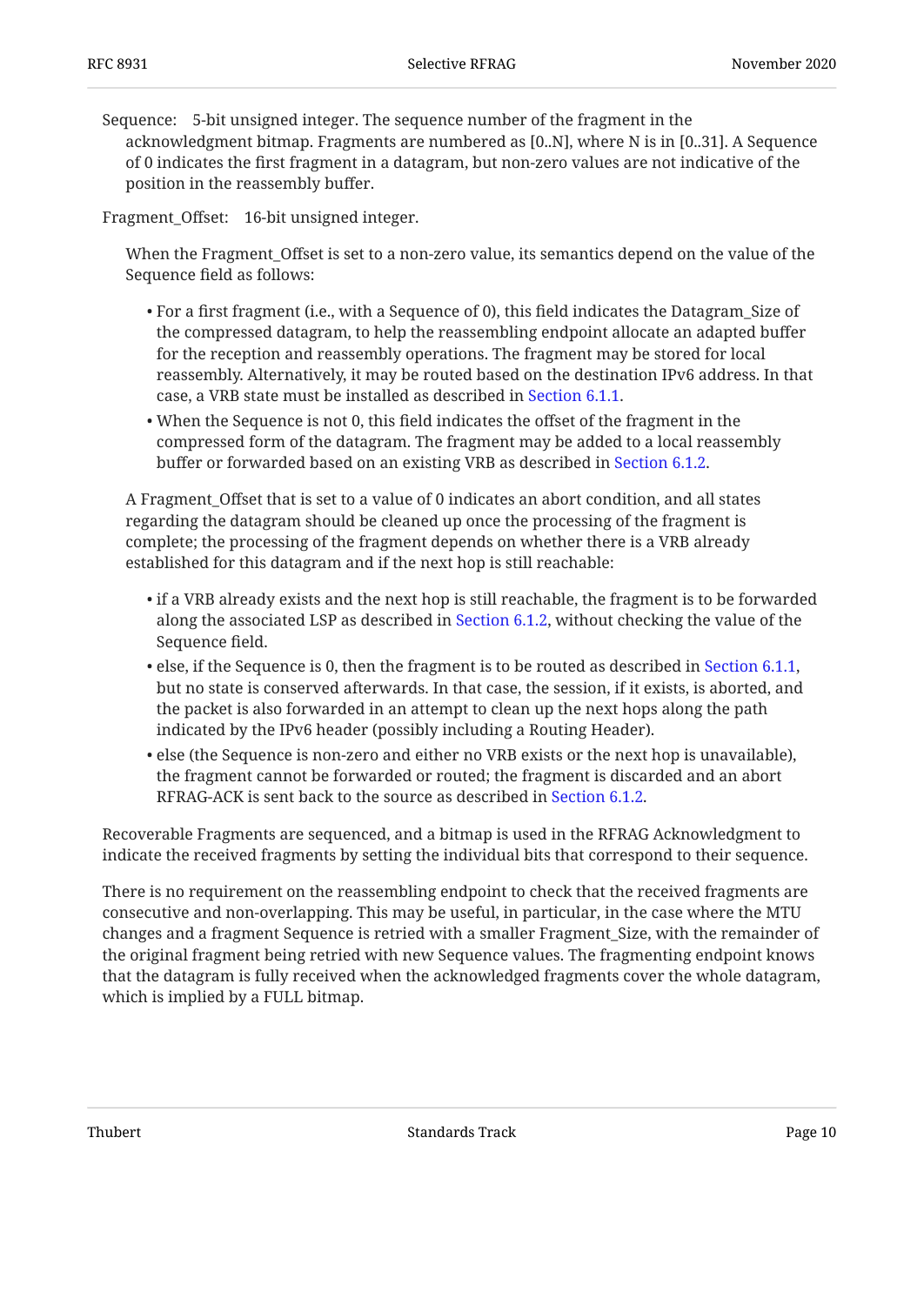### <span id="page-10-0"></span>**[5.2. RFRAG Acknowledgment Dispatch Type and Header](#page-10-0)**

This specification also defines a 4-byte RFRAG Acknowledgment Bitmap that is used by the reassembling endpoint to selectively confirm the reception of individual fragments. A given offset in the bitmap maps one to one with a given sequence number and indicates which fragment is acknowledged as follows:

<span id="page-10-1"></span> $1$  2 3 0 1 2 3 4 5 6 7 8 9 0 1 2 3 4 5 6 7 8 9 0 1 2 3 4 5 6 7 8 9 0 1 +-+-+-+-+-+-+-+-+-+-+-+-+-+-+-+-+-+-+-+-+-+-+-+-+-+-+-+-+-+-+-+-+ RFRAG Acknowledgment Bitmap +-+-+-+-+-+-+-+-+-+-+-+-+-+-+-+-+-+-+-+-+-+-+-+-+-+-+-+-+-+-+-+-+  $\wedge$   $\wedge$ | bitmap indicating whether: | +----- Fragment with Sequence 9 was received +----------------------- Fragment with Sequence 0 was received

*[Figure 2: RFRAG Acknowledgment Bitmap Encoding](#page-10-1)* 

[Figure 3](#page-10-2) shows an example RFRAG Acknowledgment Bitmap that indicates that all fragments from Sequence 0 to 20 were received, except for fragments 1, 2, and 16, which were lost and must be retried.

<span id="page-10-2"></span> $1$  2 3 0 1 2 3 4 5 6 7 8 9 0 1 2 3 4 5 6 7 8 9 0 1 2 3 4 5 6 7 8 9 0 1 +-+-+-+-+-+-+-+-+-+-+-+-+-+-+-+-+-+-+-+-+-+-+-+-+-+-+-+-+-+-+-+-+ |1|0|0|1|1|1|1|1|1|1|1|1|1|1|1|1|0|1|1|1|1|0|0|0|0|0|0|0|0|0|0|0| +-+-+-+-+-+-+-+-+-+-+-+-+-+-+-+-+-+-+-+-+-+-+-+-+-+-+-+-+-+-+-+-+

*[Figure 3: Example RFRAG Acknowledgment Bitmap](#page-10-2)* 

<span id="page-10-3"></span>The RFRAG Acknowledgment Bitmap is included in an RFRAG Acknowledgment header, as follows:

 $1$  2 3 0 1 2 3 4 5 6 7 8 9 0 1 2 3 4 5 6 7 8 9 0 1 2 3 4 5 6 7 8 9 0 1 +-+-+-+-+-+-+-+-+-+-+-+-+-+-+-+-+ |1 1 1 0 1 0 1|E| Datagram\_Tag | +-+-+-+-+-+-+-+-+-+-+-+-+-+-+-+-+-+-+-+-+-+-+-+-+-+-+-+-+-+-+-+-+ RFRAG Acknowledgment Bitmap (32 bits) +-+-+-+-+-+-+-+-+-+-+-+-+-+-+-+-+-+-+-+-+-+-+-+-+-+-+-+-+-+-+-+-+

*[Figure 4: RFRAG Acknowledgment Dispatch Type and Header](#page-10-3)* 

E: 1 bit; Explicit Congestion Notification Echo.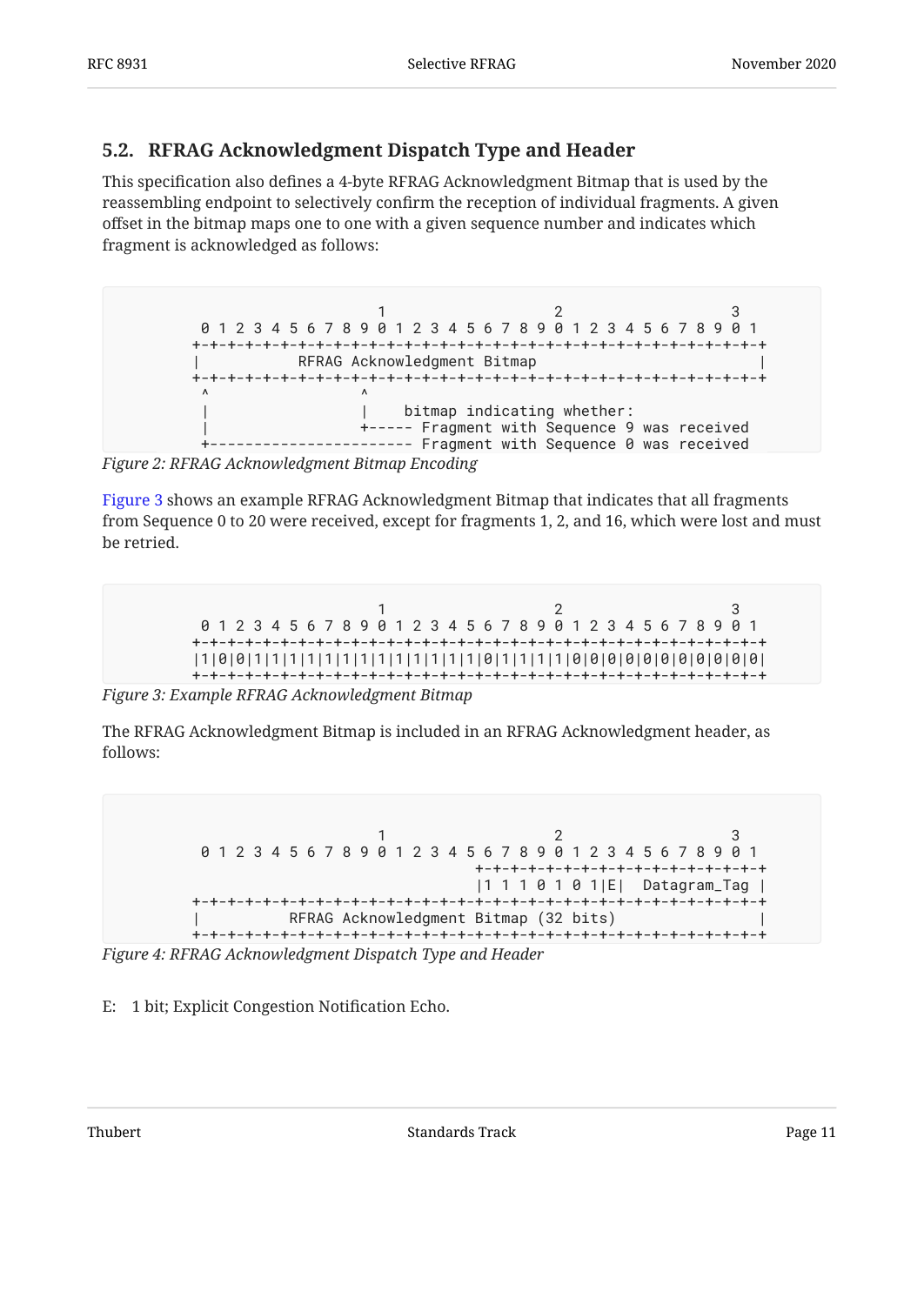When set, the fragmenting endpoint indicates that at least one of the acknowledged fragments was received with an Explicit Congestion Notification, indicating that the path followed by the fragments is subject to congestion. See more details in [Appendix C.](#page-24-1)

- Datagram\_Tag: 8 bits; an identifier of the datagram that is locally unique to the link-layer recipient.
- RFRAG Acknowledgment Bitmap: An RFRAG Acknowledgment Bitmap, whereby setting the bit at offset x indicates that fragment x was received, as shown in [Figure 2.](#page-10-1) A NULL bitmap indicates that the fragmentation process is aborted. A FULL bitmap indicates that the fragmentation process is complete; all fragments were received at the reassembly endpoint.

### <span id="page-11-0"></span>**[6. Fragment Recovery](#page-11-0)**

The RFRAG header is used to transport a fragment and optionally request an RFRAG-ACK that confirms the reception of one or more fragments. An RFRAG-ACK is carried as a standalone fragment header (i.e., with no 6LoWPAN payload) in a message that is propagated back to the fragmenting endpoint. To achieve this, each hop that performed an MPLS-like operation on fragments reverses that operation for the RFRAG-ACK by sending a frame from the next hop to the previous hop as known by its link-layer address in the VRB. The Datagram\_Tag in the RFRAG-ACK is unique to the reassembling endpoint and is enough information for an intermediate hop to locate the VRB that contains the Datagram\_Tag used by the previous hop and the Layer 2 information associated with it (interface and link-layer address).

The fragmenting endpoint (i.e., the node that fragments the packets at the 6LoWPAN level) also controls the number of acknowledgments by setting the Ack-Request flag in the RFRAG packets.

The fragmenting endpoint may set the Ack-Request flag on any fragment to perform congestion control by limiting the number of outstanding fragments, which are the fragments that have been sent but for which reception or loss was not positively confirmed by the reassembling endpoint. The maximum number of outstanding fragments is controlled by the Window-Size. It is configurable and may vary in case of ECN notification. When the endpoint that reassembles the packets at the 6LoWPAN level receives a fragment with the Ack-Request flag set, it **MUST** send an RFRAG-ACK back to the originator to confirm reception of all the fragments it has received so far.

The Ack-Request ("X") set in an RFRAG marks the end of a window. This flag **MUST** be set on the last fragment if the fragmenting endpoint wishes to perform an automatic repeat request (ARQ) process for the datagram, and it **MAY** be set in any intermediate fragment for the purpose of congestion control.

This ARQ process **MUST** be protected by a Retransmission Timeout (RTO) timer, and the fragment that carries the "X" flag **MAY** be retried upon a timeout for a configurable number of times (see [Section 7.1\)](#page-16-1) with an exponential backoff. Upon exhaustion of the retries, the fragmenting endpoint may either abort the transmission of the datagram or resend the first fragment with an "X" flag set in order to establish a new path for the datagram and obtain the list of fragments that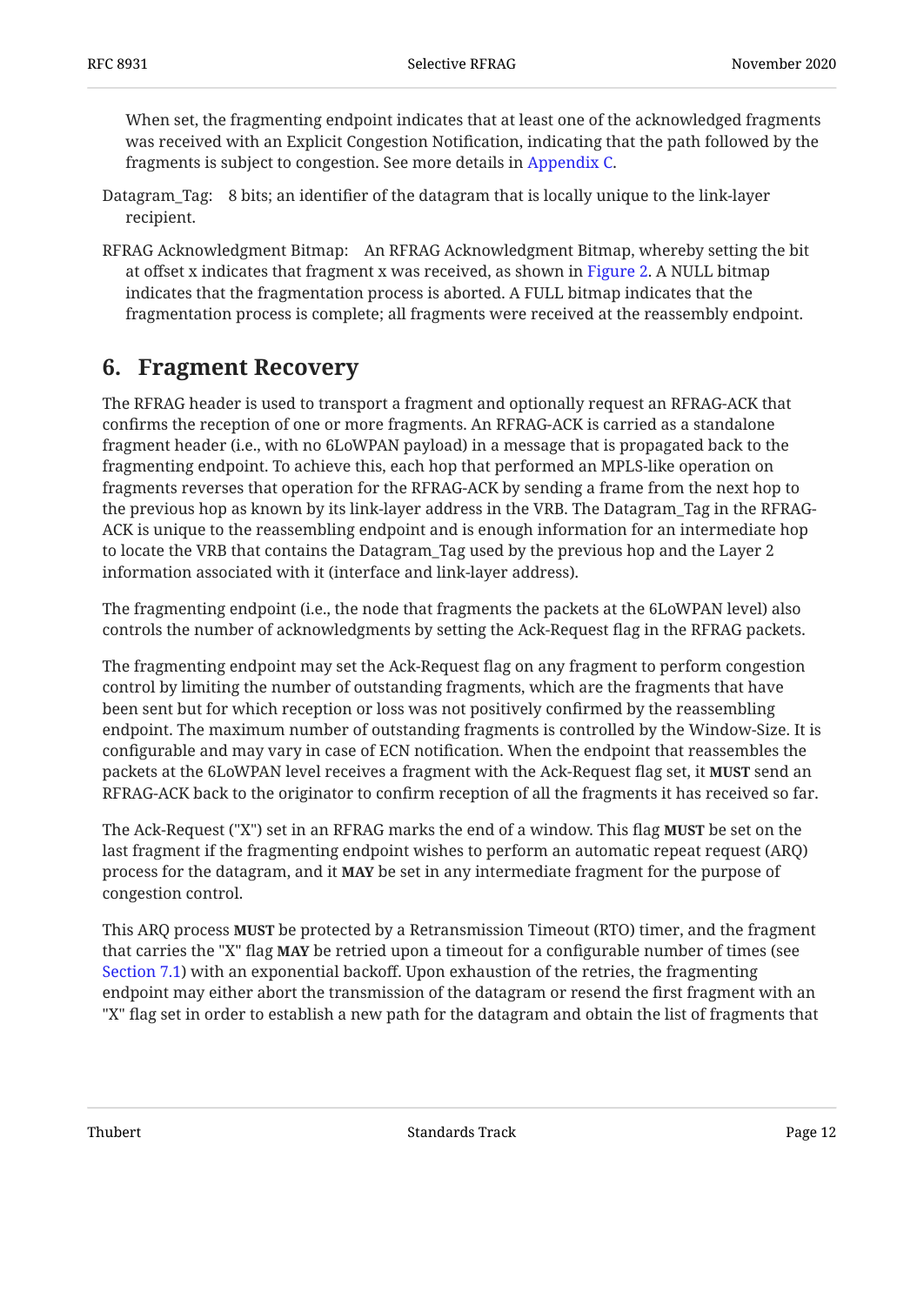were received over the old path in the acknowledgment bitmap. When the fragmenting endpoint knows that an underlying link-layer mechanism protects the fragments, it may refrain from using the RFRAG Acknowledgment mechanism and never set the Ack-Request bit.

The reassembling endpoint **MAY** issue unsolicited acknowledgments. An unsolicited acknowledgment signals to the fragmenting endpoint that it can resume sending in case it has reached its maximum number of outstanding fragments. Another use is to inform the fragmenting endpoint that the reassembling endpoint aborted the processing of an individual datagram.

The RFRAG Acknowledgment carries an ECN indication for congestion control (see [Appendix C\)](#page-24-1). The reassembling endpoint of a fragment with the "E" (ECN) flag set **MUST** echo that information at most once by setting the "E" (ECN) flag in the next RFRAG-ACK.

In order to protect the datagram, the fragmenting endpoint transfers a controlled number of fragments and flags to the last fragment of a window with an RFRAG Acknowledgment Request. The reassembling endpoint **MUST** acknowledge a fragment with the acknowledgment request bit set. If any fragment immediately preceding an acknowledgment request is still missing, the reassembling endpoint **MAY** intentionally delay its acknowledgment to allow in-transit fragments to arrive. Because it might defeat the round-trip time computation, delaying the acknowledgment should be configurable and not enabled by default.

When enough fragments are received to cover the whole datagram, the reassembling endpoint reconstructs the packet, passes it to the upper layer, sends an RFRAG-ACK on the reverse path with a FULL bitmap, and arms a short timer, e.g., on the order of an average round-trip time in the network. The FULL bitmap is used as opposed to a bitmap that acknowledges only the received fragments to let the intermediate nodes know that the datagram is fully received. As the timer runs, the reassembling endpoint absorbs the fragments that were still in flight for that datagram without creating a new state, acknowledging the ones that bear an Ack-Request with an FRAG Acknowledgment and the FULL bitmap. The reassembling endpoint aborts the communication if fragments with a matching source and Datagram-Tag continue to be received after the timer expires.

Note that acknowledgments might consume precious resources, so the use of unsolicited acknowledgments **SHOULD** be configurable and not enabled by default.

An observation is that streamlining the forwarding of fragments generally reduces the latency over the LLN mesh, providing room for retries within existing upper-layer reliability mechanisms. The fragmenting endpoint protects the transmission over the LLN mesh with a retry timer that is configured for a use case and may be adapted dynamically, e.g., according to the method detailed in [RFC6298]. It is expected that the upper-layer retry mechanism obeys the recommendations in [RFC8085], in which case a single round of fragment recovery should fit within the upper-layer recovery timers.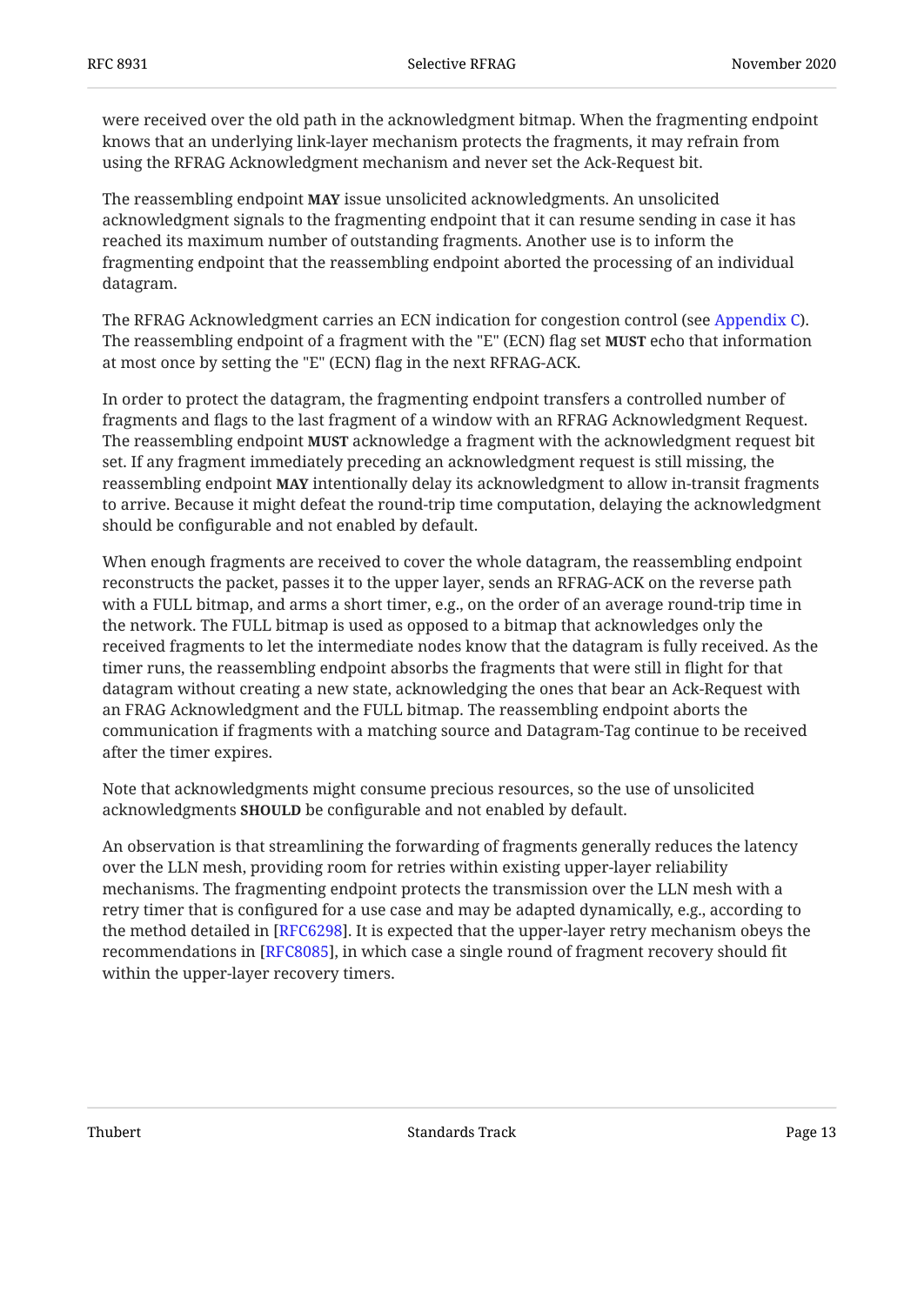Fragments **MUST** be sent in a round-robin fashion: the sender **MUST** send all the fragments for a first time before it retries any lost fragment; lost fragments **MUST** be retried in sequence, oldest first. This mechanism enables the receiver to acknowledge fragments that were delayed in the network before they are retried.

When a single radio frequency is used by contiguous hops, the fragmenting endpoint **SHOULD** insert a delay between the frames (e.g., carrying fragments) that are sent to the same next hop. The delay **SHOULD** cover multiple transmissions so as to let a frame progress a few hops and avoid hidden terminal issues. This precaution is not required on channel hopping technologies such as Time-Slotted Channel Hopping (TSCH) [RFC6554], where nodes that communicate at Layer 2 are scheduled to send and receive, respectively, and different hops operate on different channels.

### <span id="page-13-0"></span>**[6.1. Forwarding Fragments](#page-13-0)**

This specification inherits from [RFC8930] and proposes a Virtual Reassembly Buffer technique to forward fragments with no intermediate reconstruction of the entire datagram.

The IPv6 header **MUST** be placed in the first fragment in full to enable the routing decision. The first fragment is routed and creates an LSP from the fragmenting endpoint to the reassembling endpoint. The next fragments are label switched along that LSP. As a consequence, the next fragments can only follow the path that was set up by the first fragment; they cannot follow an alternate route. The Datagram\_Tag is used to carry the label, which is swapped in each hop.

If the first fragment is too large for the path MTU, it will repeatedly fail and never establish an LSP. In that case, the fragmenting endpoint **MAY** retry the same datagram with a smaller Fragment\_Size, in which case it **MUST** abort the original attempt and use a new Datagram\_Tag for the new attempt.

#### <span id="page-13-1"></span>**[6.1.1. Receiving the First Fragment](#page-13-1)**

In route-over mode, the source and destination link-layer addresses in a frame change at each hop. The label that is formed and placed in the Datagram\_Tag by the sender is associated with the source link-layer address and only valid (and temporarily unique) for that source link-layer address.

Upon receiving the first fragment (i.e., with a Sequence of 0), an intermediate router creates a VRB and the associated LSP state indexed by the incoming interface, the previous-hop link-layer address, and the Datagram\_Tag and forwards the fragment along the IPv6 route that matches the destination IPv6 address in the IPv6 header until it reaches the reassembling endpoint, as prescribed by [RFC8930]. The LSP state enables matching the next incoming fragments of a datagram to the abstract forwarding information of the next interface, source and next-hop linklayer addresses, and the swapped Datagram\_Tag.

In addition, the router also forms a reverse LSP state indexed by the interface to the next hop, the link-layer address the router uses as source for that datagram, and the swapped Datagram\_Tag. This reverse LSP state enables matching the tuple (interface, destination link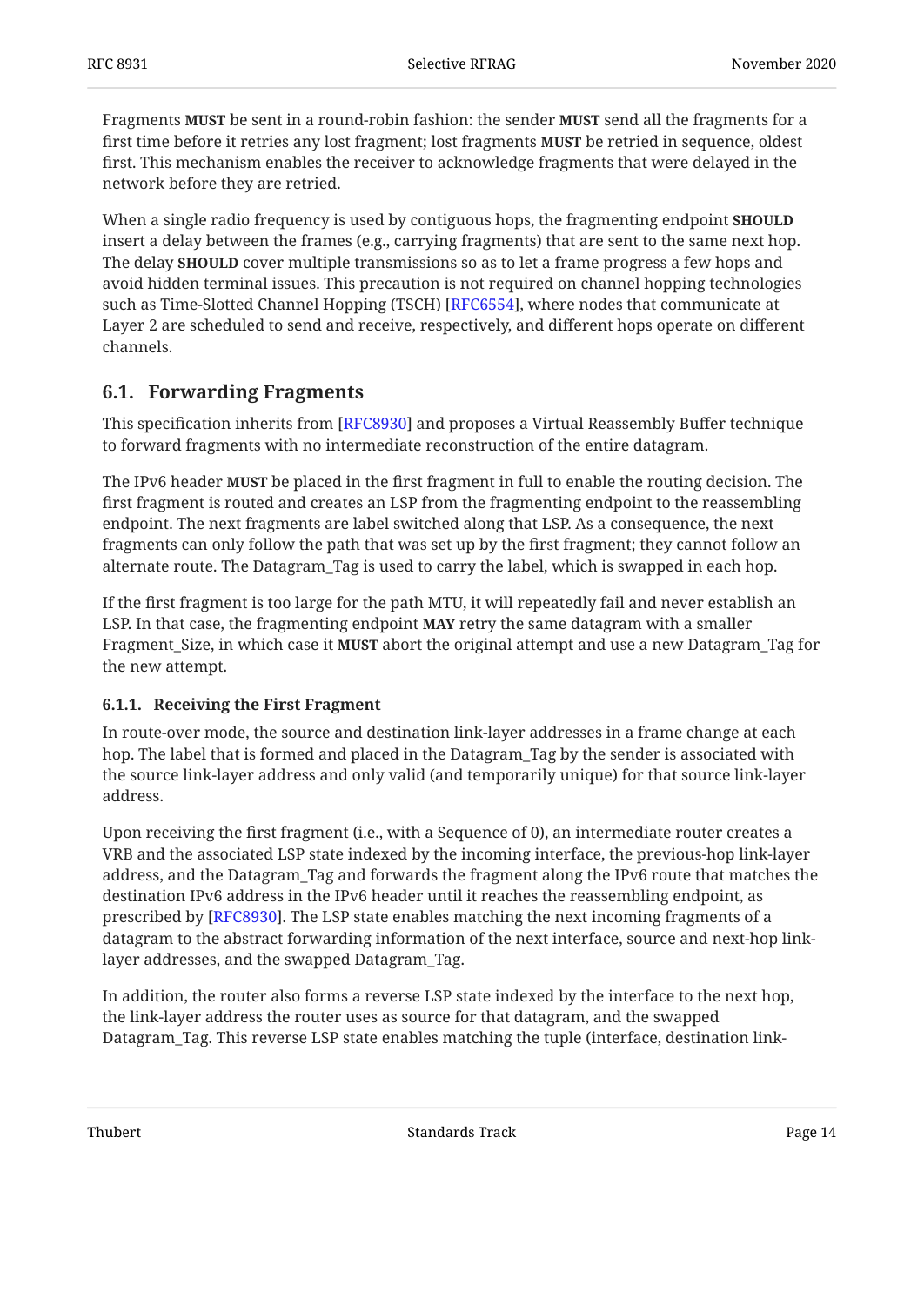layer address, Datagram\_Tag) found in an RFRAG-ACK to the abstract forwarding information (previous interface, previous link-layer address, Datagram\_Tag) used to forward the RFRAG-ACK back to the fragmenting endpoint.

#### <span id="page-14-0"></span>**[6.1.2. Receiving the Next Fragments](#page-14-0)**

Upon receiving the next fragment (i.e., with a non-zero Sequence), an intermediate router looks up an LSP indexed by the tuple (incoming interface, previous-hop link-layer address, Datagram\_Tag) found in the fragment. If it is found, the router forwards the fragment using the associated VRB as prescribed by [RFC8930].

If the VRB for the tuple is not found, the router builds an RFRAG-ACK to abort the transmission of the packet. The resulting message has the following information:

- The source and destination link-layer addresses are swapped from those found in the fragment, and the same interface is used
- The Datagram\_Tag is set to the Datagram\_Tag found in the fragment •
- A NULL bitmap is used to signal the abort condition •

At this point, the router is all set and can send the RFRAG-ACK back to the previous router. The RFRAG-ACK should normally be forwarded all the way to the source using the reverse LSP state in the VRBs in the intermediate routers as described in the next section.

[[RFC8930\]](#page-21-4) indicates that the reassembling endpoint stores "the actual packet data from the fragments received so far, in a form that makes it possible to detect when the whole packet has been received and can be processed or forwarded". How this is computed is implementation specific, but it relies on receiving all the bytes up to the Datagram\_Size indicated in the first fragment. An implementation may receive overlapping fragments as the result of retries after an MTU change.

### <span id="page-14-1"></span>**[6.2. Receiving RFRAG Acknowledgments](#page-14-1)**

Upon receipt of an RFRAG-ACK, the router looks up a reverse LSP indexed by the interface and destination link-layer address of the received frame and the received Datagram\_Tag in the RFRAG-ACK. If it is found, the router forwards the fragment using the associated VRB as prescribed by [\[RFC8930](#page-21-4)], but it uses the reverse LSP so that the RFRAG-ACK flows back to the fragmenting endpoint.

If the reverse LSP is not found, the router **MUST** silently drop the RFRAG-ACK message.

Either way, if the RFRAG-ACK indicates that the fragment was entirely received (FULL bitmap), it arms a short timer, and upon timeout, the VRB and all the associated states are destroyed. Until the timer elapses, fragments of that datagram may still be received, e.g., if the RFRAG-ACK was lost on the path back, and the source retried the last fragment. In that case, the router generates an RFRAG-ACK with a FULL bitmap back to the fragmenting endpoint if an acknowledgment was requested; else, it silently drops the fragment.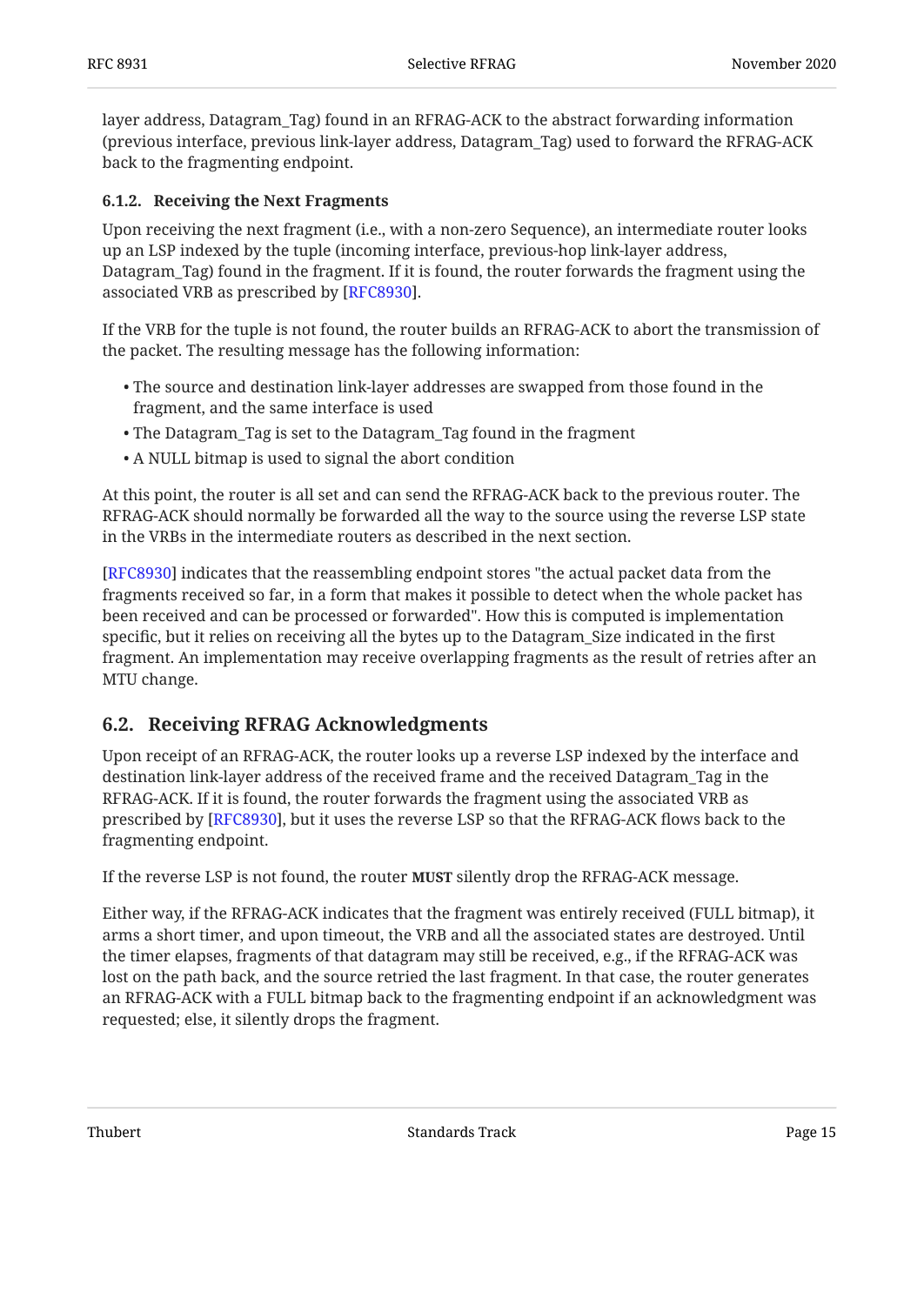This specification does not provide a method to discover the number of hops or the minimal value of MTU along those hops. In a typical case, the MTU is constant and is the same across the network. But should the minimal MTU along the path decrease, it is possible to retry a long fragment (say a Sequence of 5) with several shorter fragments with a Sequence that was not used before (e.g., 13 and 14). Fragment 5 is marked as abandoned and will not be retried anymore. Note that when this mechanism is in place, it is hard to predict the total number of fragments that will be needed or the final shape of the bitmap that would cover the whole packet. This is why the FULL bitmap is used when the reassembling endpoint gets the whole datagram regardless of which fragments were actually used to do so. Intermediate nodes will know unambiguously that the process is complete. Note that Path MTU Discovery is out of scope for this document.

### <span id="page-15-0"></span>**[6.3. Aborting the Transmission of a Fragmented Packet](#page-15-0)**

A reset is signaled on the forward path with a pseudo fragment that has the Fragment\_Offset set to 0. The sender of a reset **SHOULD** also set the Sequence and Fragment\_Size field to 0.

When the fragmenting endpoint or a router on the path decides that a packet should be dropped and the fragmentation process aborted, it generates a reset pseudo fragment and forwards it down the fragment path.

Each router along the path forwards the pseudo fragment in turn based on the VRB state. If an acknowledgment is not requested, the VRB and all associated states are destroyed.

Upon reception of the pseudo fragment, the reassembling endpoint cleans up all resources for the packet associated with the Datagram\_Tag. If an acknowledgment is requested, the reassembling endpoint responds with a NULL bitmap.

On the other hand, the reassembling endpoint might need to abort the processing of a fragmented packet for internal reasons, for instance, if it is out of reassembly buffers, already uses all 256 possible values of the Datagram\_Tag, or keeps receiving fragments beyond a reasonable time while it considers that this packet is already fully reassembled and was passed to the upper layer. In that case, the reassembling endpoint **SHOULD** indicate so to the fragmenting endpoint with a NULL bitmap in an RFRAG-ACK.

The RFRAG-ACK is forwarded all the way back to the source of the packet and cleans up all resources on the path. Upon an acknowledgment with a NULL bitmap, the fragmenting endpoint **MUST** abort the transmission of the fragmented datagram with one exception: in the particular case of the first fragment, it **MAY** decide to retry via an alternate next hop instead.

### <span id="page-15-1"></span>**[6.4. Applying Recoverable Fragmentation along a Diverse Path](#page-15-1)**

The text above can be read with the assumption of a serial path between a source and a destination. The IPv6 over the TSCH mode of IEEE 802.15.4e (6TiSCH) architecture (see [Section](https://tools.ietf.org/html/draft-ietf-6tisch-architecture-29#section-4.5.3) [4.5.3](https://tools.ietf.org/html/draft-ietf-6tisch-architecture-29#section-4.5.3) of [[6TiSCH](#page-21-3)]) defines the concept of a Track that can be a complex path between a source and a destination with Packet ARQ, Replication, Elimination, and Overhearing (PAREO) along the Track. This specification can be used along any subset of the complex Track where the first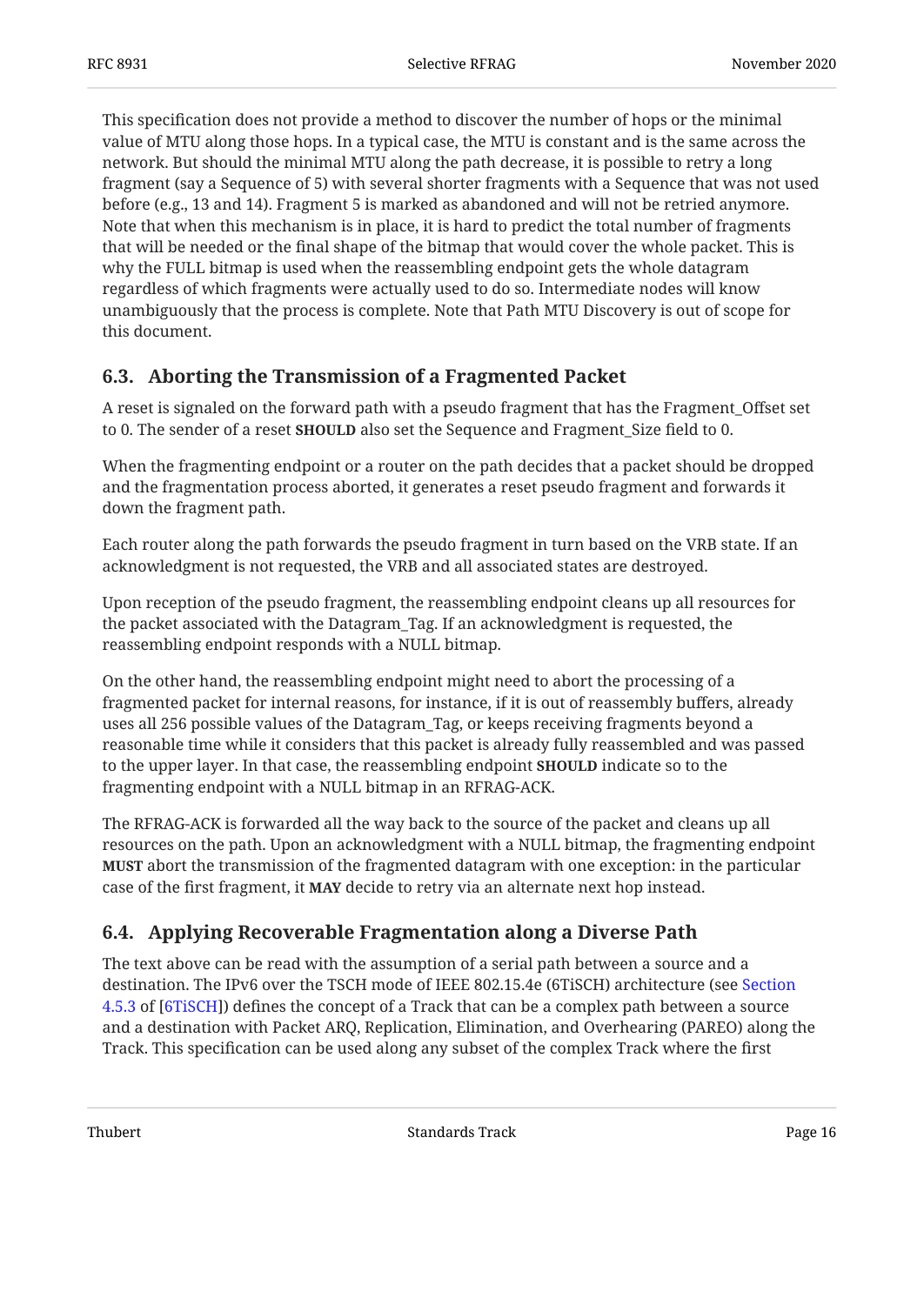fragment is flooded. The last RFRAG Acknowledgment is flooded on that same subset in the reverse direction. Intermediate RFRAG Acknowledgments can be flooded on any sub-subset of that reverse subset that reaches back to the source.

## <span id="page-16-0"></span>**[7. Management Considerations](#page-16-0)**

This specification extends [[RFC8930\]](#page-21-4) and requires the same parameters in the reassembling endpoint and on intermediate nodes. There is no new parameter as echoing ECN is always on. These parameters typically include the reassembly timeout at the reassembling endpoint, an inactivity cleanup timer on the intermediate nodes, and the number of messages that can be processed in parallel in all nodes.

The configuration settings introduced by this specification only apply to the fragmenting endpoint, which is in full control of the transmission. LLNs vary a lot in size (there can be thousands of nodes in a mesh), in speed (from 10 Kbps to several Mbps at the PHY layer), in traffic density, and in optimizations that are desired (e.g., the selection of a Routing Protocol for LLNs (RPL) [RFC6550] Objective Function [RFC6552] impacts the shape of the routing graph).

For that reason, only very generic guidance can be given on the settings of the fragmenting endpoint and on whether complex algorithms are needed to perform congestion control or to estimate the round-trip time. To cover the most complex use cases, this specification enables the fragmenting endpoint to vary the fragment size, the window size, and the inter-frame gap based on the number of losses, the observed variations of the round-trip time, and the setting of the ECN bit.

### <span id="page-16-1"></span>**[7.1. Protocol Parameters](#page-16-1)**

The management system **SHOULD** be capable of providing the parameters listed in this section, and an implementation **MUST** abide by those parameters and, in particular, never exceed the minimum and maximum configured boundaries.

An implementation should consider the generic recommendations from the IETF in the matter of congestion control and rate management for IP datagrams in [RFC8085]. An implementation may perform congestion control by using a dynamic value of the window size (Window\_Size), adapting the fragment size (Fragment\_Size), and potentially reducing the load by inserting an inter-frame gap that is longer than necessary. In a large network where nodes contend for the bandwidth, a larger Fragment\_Size consumes less bandwidth but also reduces fluidity and incurs higher chances of loss in transmission.

This is controlled by the following parameters:

inter-frame gap: The inter-frame gap indicates the minimum amount of time between transmissions. The inter-frame gap controls the rate at which fragments are sent, the ratio of air time, and the amount of memory in intermediate nodes that a particular datagram will use. It can be used as a flow control, a congestion control, and/or a collision control measure. It **MUST** be set at a minimum to a value that protects the propagation of one transmission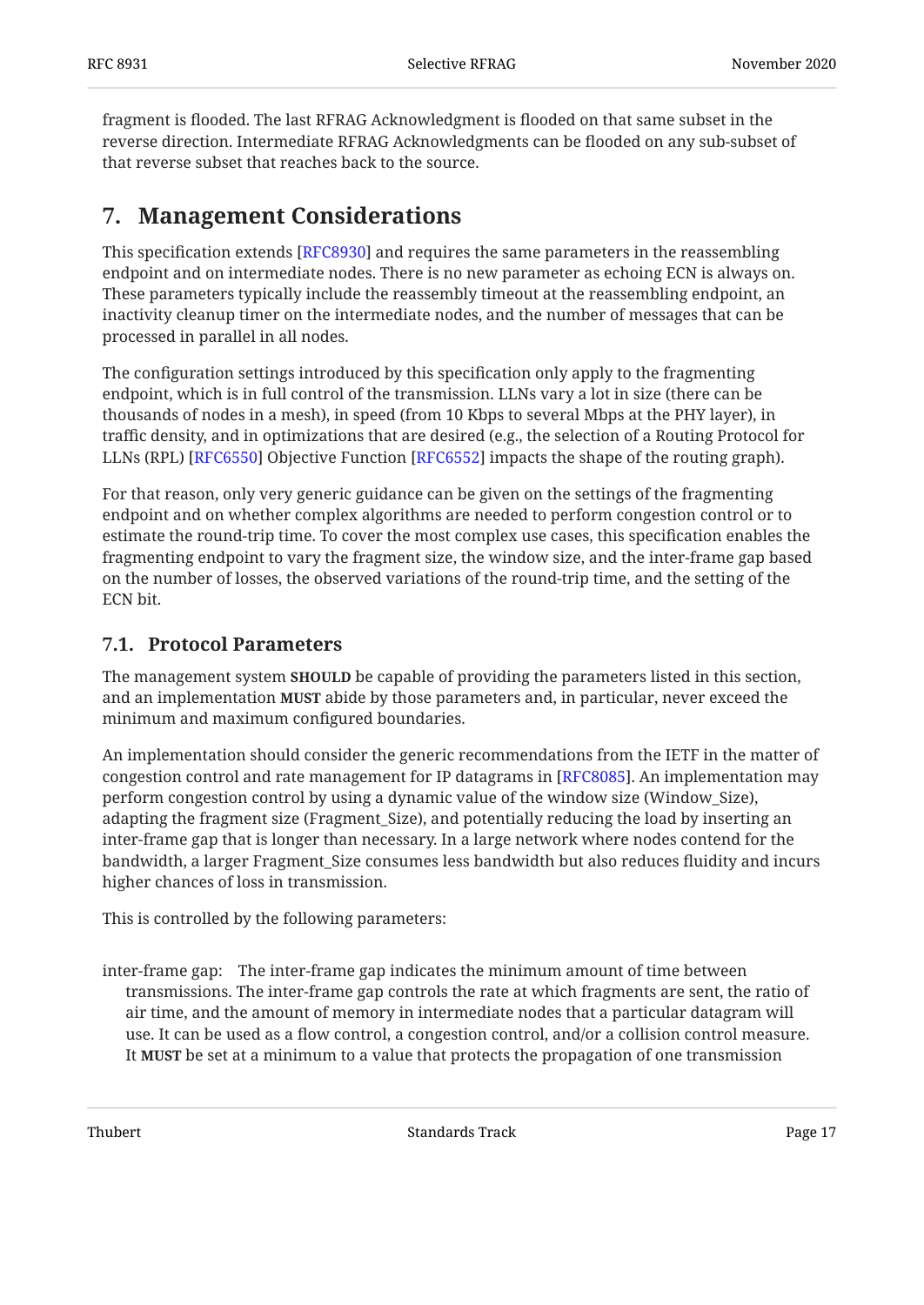against collision with next [\[RFC8930\]](#page-21-4). In a wireless network that uses the same frequency along a path, this may represent the time for a frame to progress over multiple hops (see more in [Section 4.2\)](#page-6-0). It **SHOULD** be augmented beyond this as necessary to protect the network against congestion.

- MinFragmentSize: The MinFragmentSize is the minimum value for the Fragment\_Size. It **MUST** be lower than the minimum value of smallest 1-hop MTU that can be encountered along the path.
- OptFragmentSize: The OptFragmentSize is the value for the Fragment\_Size that the fragmenting endpoint should use to start with. It is greater than or equal to MinFragmentSize. It is less than or equal to MaxFragmentSize. For the first fragment, it must account for the expansion of the IPv6 addresses and of the Hop Limit field within MTU. For all fragments, it is a balance between the expected fluidity and the overhead of link-layer and 6LoWPAN headers. For a small MTU, the idea is to keep it close to the maximum, whereas for larger MTUs, it might make sense to keep it short enough so that the duty cycle of the transmitter is bounded, e.g., to transmit at least 10 frames per second.
- MaxFragmentSize: The MaxFragmentSize is the maximum value for the Fragment\_Size. It **MUST** be lower than the maximum value of the smallest 1-hop MTU that can be encountered along the path. A large value augments the chances of buffer bloat and transmission loss. The value **MUST** be less than 512 if the unit that is defined for the PHY layer is the byte.

Window\_Size: The Window\_Size **MUST** be at least 1 and less than 33.

• If the round-trip time is known, the Window\_Size **SHOULD** be set to the round-trip time divided by the time per fragment; that is, the time to transmit a fragment plus the interframe gap.

Otherwise:

- $\bullet$  A window\_size of 32 indicates that only the last fragment is to be acknowledged in each <code>round.</code> This is the <code>RECOMMENDED</code> value in a half-duplex LLN where the fragment acknowledgment consumes roughly the same bandwidth on the same links as the fragments themselves.
- $\bullet$  If it is set to a smaller value, more acks are generated. In a full-duplex network, the load on the forward path will be lower, and a small value of 3 **SHOULD** be configured.

An implementation may perform its estimate of the RTO or use a configured one. The ARQ process is controlled by the following parameters:

MinARQTimeOut: The minimum amount of time a node should wait for an RFRAG Acknowledgment before it takes the next action. It **MUST** be more than the maximum expected round-trip time in the respective network.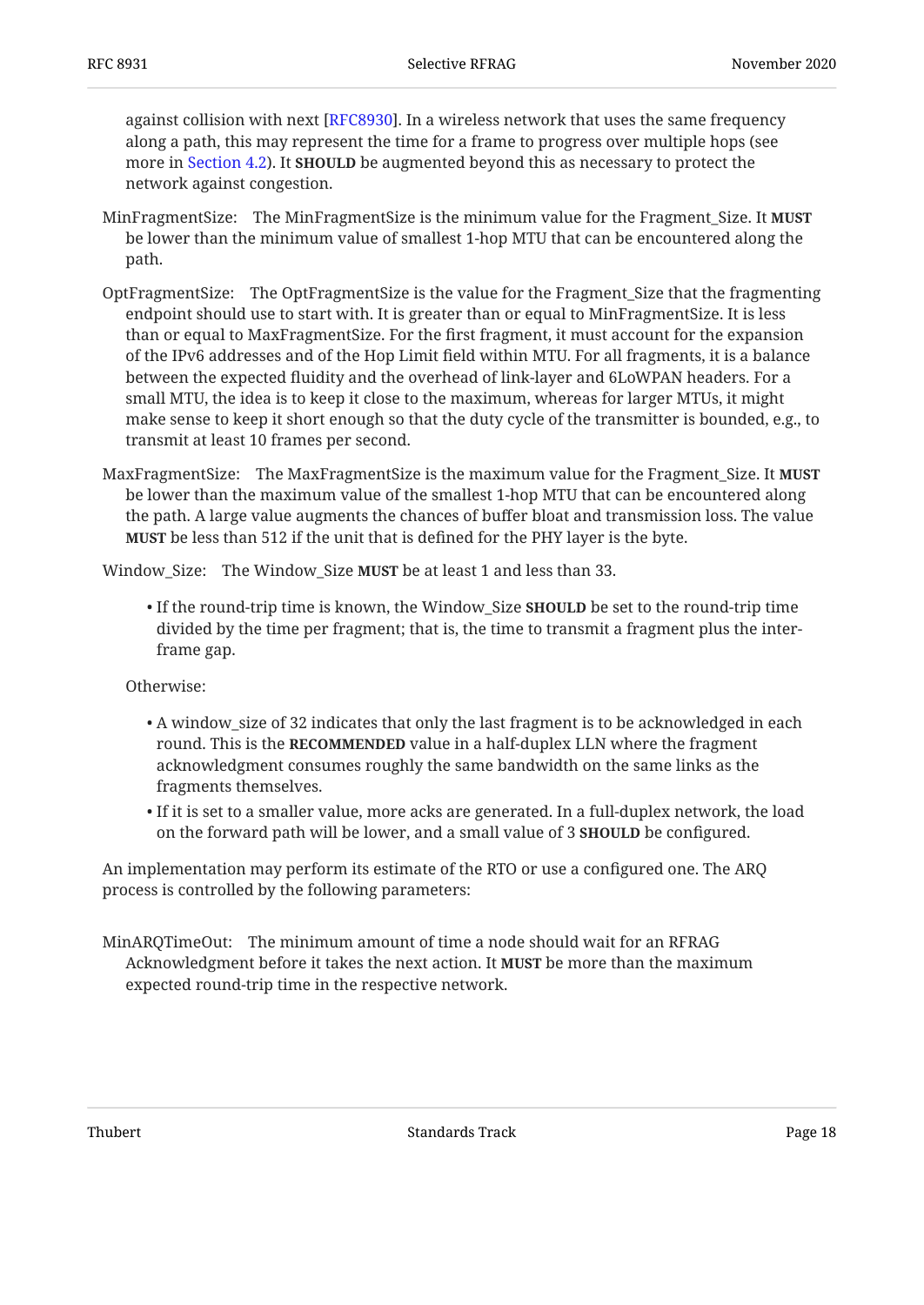- OptARQTimeOut: The initial value of the RTO, which is the amount of time that a fragmenting endpoint should wait for an RFRAG Acknowledgment before it takes the next action. It is greater than or equal to MinARQTimeOut. It is less than or equal to MaxARQTimeOut. See [Appendix C](#page-24-1) for recommendations on computing the round-trip time. By default, a value of 3 times the maximum expected round-trip time in the respective network is **RECOMMENDED**.
- MaxARQTimeOut: The maximum amount of time a node should wait for the RFRAG Acknowledgment before it takes the next action. It must cover the longest expected round-trip time and be several times less than the timeout that covers the recomposition buffer at the reassembling endpoint, which is typically on the order of the minute. An upper bound can be estimated to ensure that the datagram is either fully transmitted or dropped before an upper layer decides to retry it.
- MaxFragRetries: The maximum number of retries for a particular fragment. A default value of **3** is **RECOMMENDED**. An upper bound can be estimated to ensure that the datagram is either fully transmitted or dropped before an upper layer decides to retry it.
- MaxDatagramRetries: The maximum number of retries from scratch for a particular datagram. A default value of 1 is **RECOMMENDED**. An upper bound can be estimated to ensure that the datagram is either fully transmitted or dropped before an upper layer decides to retry it.

An implementation may be capable of performing congestion control based on ECN; see [Appendix C.](#page-24-1) This is controlled by the following parameter:

UseECN: Indicates whether the fragmenting endpoint should react to ECN. The fragmenting endpoint may react to ECN by varying the Window\_Size between MinWindowSize and MaxWindowSize, varying the Fragment\_Size between MinFragmentSize and MaxFragmentSize, and/or increasing or reducing the inter-frame gap. With this specification, if UseECN is set and a fragmenting endpoint detects a congestion, it may apply a congestion control method until the end of the datagram, whereas if UseECN is reset, the endpoint does not react to congestion. Future specifications may provide additional parameters and capabilities.

### <span id="page-18-0"></span>**[7.2. Observing the Network](#page-18-0)**

The management system should monitor the number of retries and ECN settings that can be observed from the perspective of the fragmenting endpoint with respect to the reassembling endpoint and reciprocally. It may then tune the optimum size of Fragment\_Size and of Window\_Size, OptFragmentSize, and OptWindowSize, respectively, at the fragmenting endpoint towards a particular reassembling endpoint, which is applicable to the next datagrams. It will preferably tune the inter-frame gap to increase the spacing between fragments of the same datagram and reduce the buffer bloat in the intermediate node that holds one or more fragments of that datagram.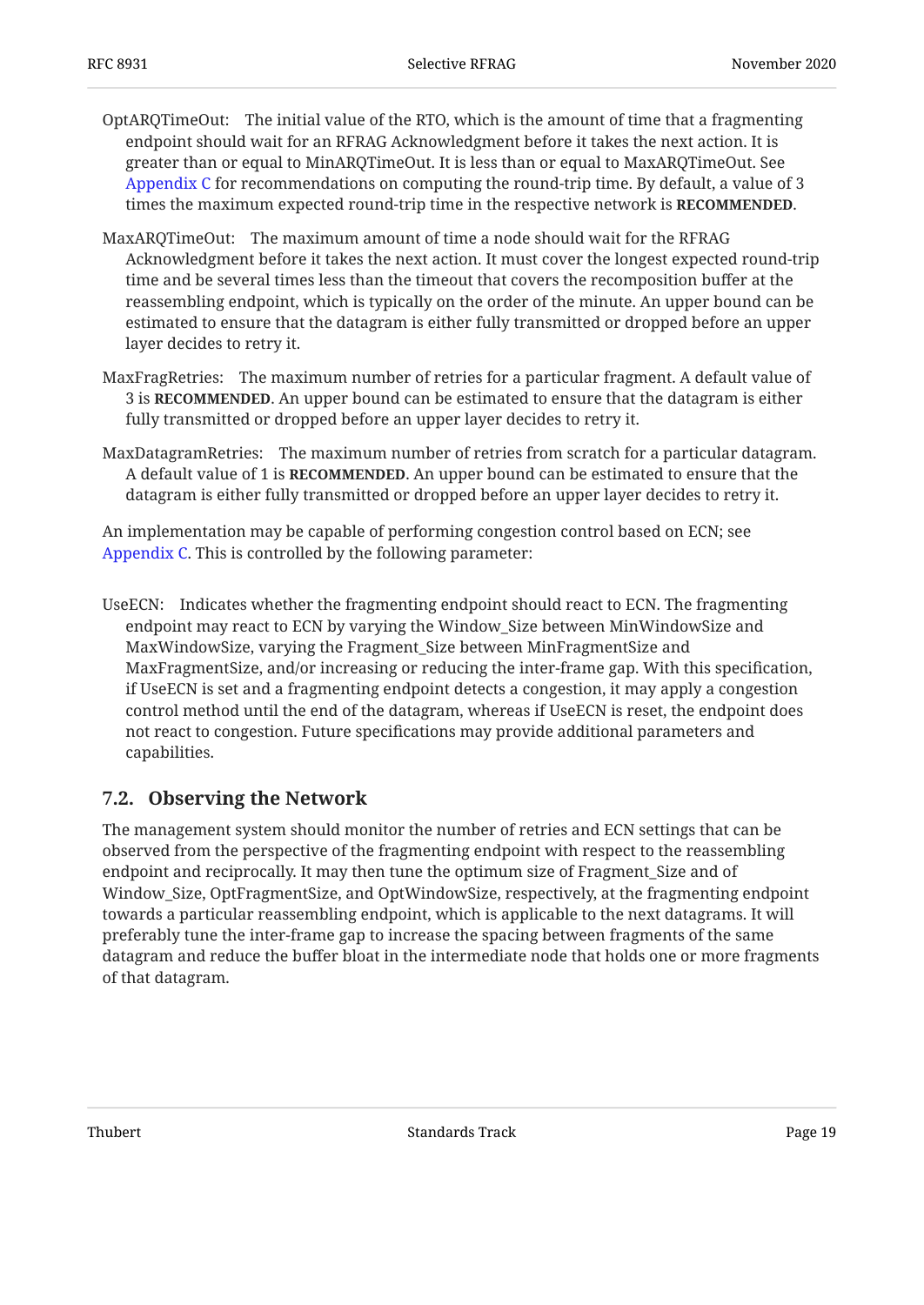## <span id="page-19-0"></span>**[8. Security Considerations](#page-19-0)**

This document specifies an instantiation of a 6LFF technique and inherits from the generic description in [\[RFC8930](#page-21-4)]. The considerations in the Security Considerations section of [RFC8930] equally apply to this document.

In addition to the threats detailed therein, an attacker that is on path can prematurely end the transmission of a datagram by sending a RFRAG Acknowledgment to the fragmenting endpoint. It can also cause extra transmissions of fragments by resetting bits in the RFRAG Acknowledgment Bitmap and of RFRAG Acknowledgments by forcing the Ack-Request bit in fragments that it forwards.

As indicated in [RFC8930], secure joining and link-layer security are **REQUIRED** to protect against those attacks, as the fragmentation protocol does not include any native security mechanisms.

This specification does not recommend a particular algorithm for the estimation of the duration of the RTO that covers the detection of the loss of a fragment with the "X" flag set; regardless, an attacker on the path may slow down or discard packets, which in turn can affect the throughput of fragmented packets.

Compared to [RFC4944], this specification reduces the Datagram\_Tag to 8 bits, and the tag wraps faster than with [RFC4944]. But for a constrained network where a node is expected to be able to hold only one or a few large packets in memory, 256 is still a large number. Also, the acknowledgment mechanism allows cleaning up the state rapidly once the packet is fully transmitted or aborted.

The abstract Virtual Recovery Buffer from [RFC8930] may be used to perform a Denial-of-Service (DoS) attack against the intermediate routers since the routers need to maintain a state per flow. The particular VRB implementation technique described in [LWIG-FRAG] allows realigning which data goes in which fragment; this causes the intermediate node to store a portion of the data, which adds an attack vector that is not present with this specification. With this specification, the data that is transported in each fragment is conserved, and the state to keep does not include any data that would not fit in the previous fragment.

## <span id="page-19-1"></span>**[9. IANA Considerations](#page-19-1)**

This document allocates two patterns for a total of four dispatch values for Recoverable Fragments from the "Dispatch Type Field" registry that was created by [\[RFC4944](#page-20-2)] and reformatted by ["IPv6 over Low-Power Wireless Personal Area Network \(6LoWPAN\) Paging](#page-20-7) . [Dispatch"](#page-20-7) [\[RFC8025](#page-20-7)]

<span id="page-19-3"></span><span id="page-19-2"></span>

|           |          | Bit Pattern Page Header Type | Reference |
|-----------|----------|------------------------------|-----------|
| 11 10100x | $\Omega$ | RFRAG - Recoverable Fragment | RFC 8931  |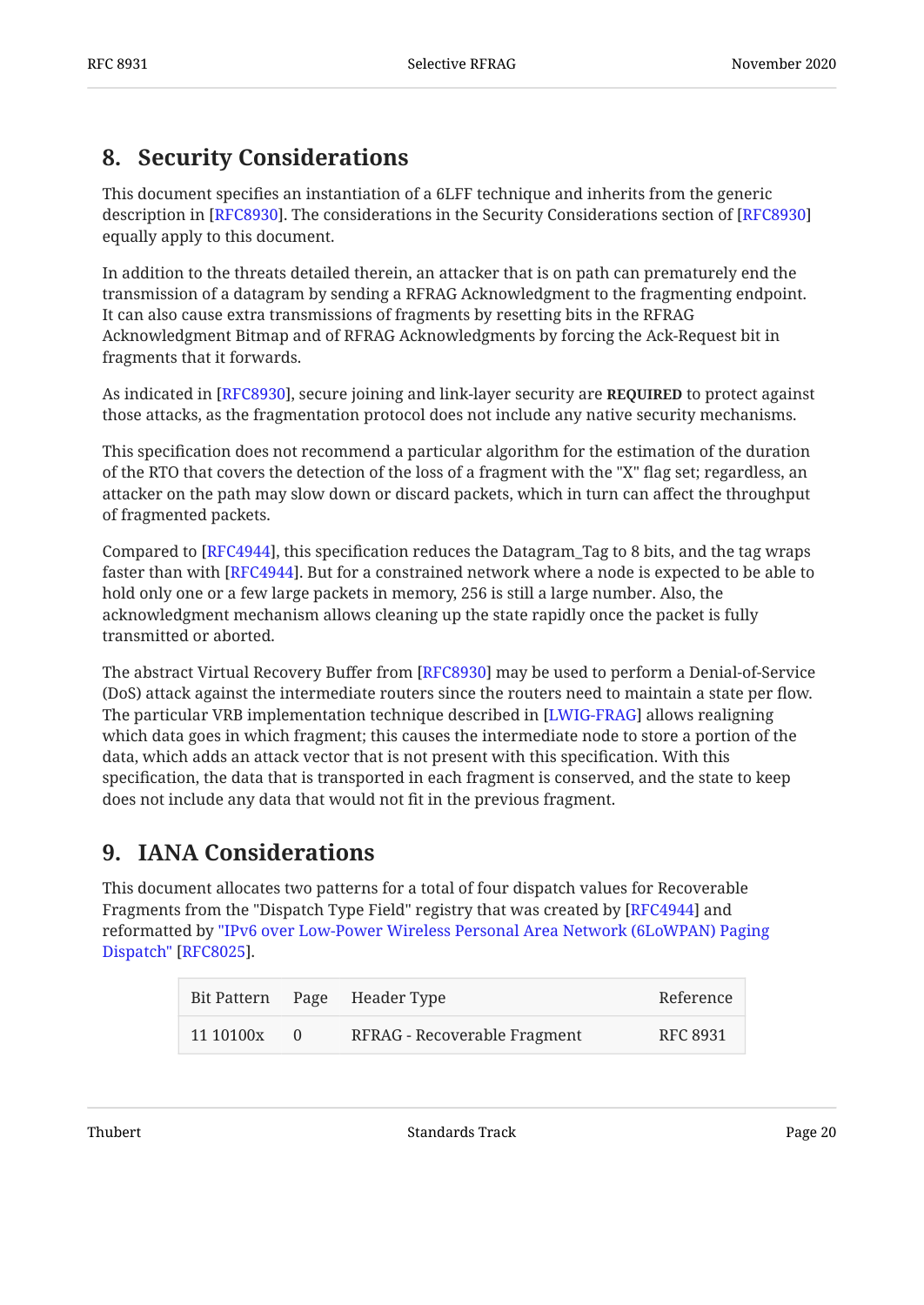| Bit Pattern    | Page     | Header Type                      | Reference       |
|----------------|----------|----------------------------------|-----------------|
| 11 10100x 1-14 |          | Unassigned                       |                 |
| 11 10100x      | 15       | Reserved for Experimental Use    | <b>RFC 8025</b> |
| 11 10101x      | $\Omega$ | RFRAG-ACK - RFRAG Acknowledgment | <b>RFC 8931</b> |
| 11 10101x      | $1 - 14$ | Unassigned                       |                 |
| 11 10101x      | 15       | Reserved for Experimental Use    | RFC 8025        |

*[Table 1](#page-19-3): [Additional Dispatch Value Bit Patterns](#page-19-2)* 

### <span id="page-20-1"></span><span id="page-20-0"></span>**[10. References](#page-20-0)**

#### **[10.1. Normative References](#page-20-1)**

- <span id="page-20-3"></span>**[RFC2119]** Bradner, S., "Key words for use in RFCs to Indicate Requirement Levels", BCP 14, RFC 2119, DOI 10.17487/RFC2119, March 1997, <[https://www.rfc-editor.org/info/](https://www.rfc-editor.org/info/rfc2119) . [rfc2119>](https://www.rfc-editor.org/info/rfc2119)
- <span id="page-20-4"></span>**[RFC4919]** Kushalnagar, N., Montenegro, G., and C. Schumacher, "IPv6 over Low-Power Problem Statement, and Goals", RFC 4919, DOI 10.17487/RFC4919, August 2007, . [<https://www.rfc-editor.org/info/rfc4919](https://www.rfc-editor.org/info/rfc4919)> Wireless Personal Area Networks (6LoWPANs): Overview, Assumptions,
- <span id="page-20-2"></span>**[RFC4944]** Montenegro, G., Kushalnagar, N., Hui, J., and D. Culler, "Transmission of IPv6 Packets over IEEE 802.15.4 Networks", RFC 4944, DOI 10.17487/RFC4944, September 2007, <https://www.rfc-editor.org/info/rfc4944>.
- <span id="page-20-6"></span>**[RFC6282]** Hui, J., Ed. and P. Thubert, "Compression Format for IPv6 Datagrams over IEEE 802.15.4-Based Networks", RFC 6282, DOI 10.17487/RFC6282, September 2011, . [<https://www.rfc-editor.org/info/rfc6282](https://www.rfc-editor.org/info/rfc6282)>
- <span id="page-20-8"></span>**[RFC6298]** Paxson, V., Allman, M., Chu, J., and M. Sargent, "Computing TCP's Retransmission Timer", RFC 6298, DOI 10.17487/RFC6298, June 2011, [<https://www.rfc-editor.org/](https://www.rfc-editor.org/info/rfc6298) . [info/rfc6298>](https://www.rfc-editor.org/info/rfc6298)
- <span id="page-20-5"></span>**[RFC6606]** Kim, E., Kaspar, D., Gomez, C., and C. Bormann, "Problem Statement and (6LoWPAN) Routing", RFC 6606, DOI 10.17487/RFC6606, May 2012, <[https://](https://www.rfc-editor.org/info/rfc6606) . [www.rfc-editor.org/info/rfc6606>](https://www.rfc-editor.org/info/rfc6606) Requirements for IPv6 over Low-Power Wireless Personal Area Network
- <span id="page-20-7"></span>**[RFC8025]** Thubert, P., Ed. and R. Cragie, "IPv6 over Low-Power Wireless Personal Area Network (6LoWPAN) Paging Dispatch", RFC 8025, DOI 10.17487/RFC8025, November 2016, <<https://www.rfc-editor.org/info/rfc8025>>.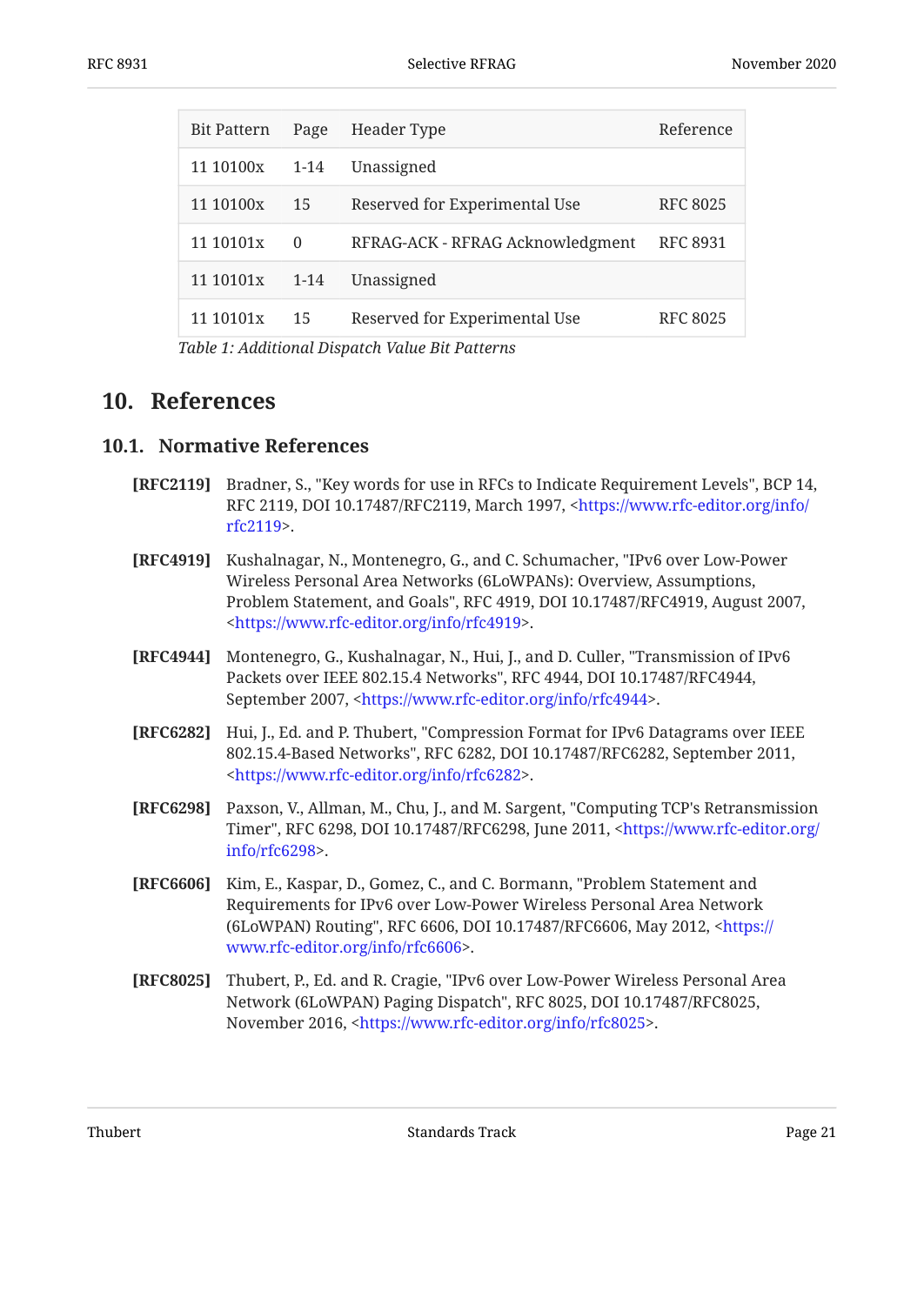- <span id="page-21-9"></span>**[RFC8138]** Thubert, P., Ed., Bormann, C., Toutain, L., and R. Cragie, "IPv6 over Low-Power Wireless Personal Area Network (6LoWPAN) Routing Header", RFC 8138, DOI 10.17487/RFC8138, April 2017, <https://www.rfc-editor.org/info/rfc8138>.
- <span id="page-21-7"></span>**[RFC8174]** Leiba, B., "Ambiguity of Uppercase vs Lowercase in RFC 2119 Key Words", BCP 14, RFC 8174, DOI 10.17487/RFC8174, May 2017, [<https://www.rfc-editor.org/info/](https://www.rfc-editor.org/info/rfc8174) . [rfc8174>](https://www.rfc-editor.org/info/rfc8174)
- <span id="page-21-2"></span>**[RFC8200]** Deering, S. and R. Hinden, "Internet Protocol, Version 6 (IPv6) Specification", STD 86, RFC 8200, DOI 10.17487/RFC8200, July 2017, <[https://www.rfc-editor.org/info/](https://www.rfc-editor.org/info/rfc8200) . [rfc8200>](https://www.rfc-editor.org/info/rfc8200)
- <span id="page-21-4"></span>**[RFC8930]** Watteyne, T., Ed., Thubert, P., Ed., and C. Bormann, "On Forwarding 6LoWPAN Hop IPv6 Network", RFC 8930, DOI 10.17487/RFC8930, November 2020, <[https://](https://www.rfc-editor.org/info/rfc8930) . [www.rfc-editor.org/info/rfc8930>](https://www.rfc-editor.org/info/rfc8930) (IPv6 over Low-Power Wireless Personal Area Network) Fragments over a Multi-

#### <span id="page-21-3"></span><span id="page-21-0"></span>**[10.2. Informative References](#page-21-0)**

- **[6TiSCH]** Thubert, P., "An Architecture for IPv6 over the TSCH mode of IEEE 802.15.4", Work in Progress, Internet-Draft, draft-ietf-6tisch-architecture-29, 27 August 2020, <https://tools.ietf.org/html/draft-ietf-6tisch-architecture-29>.
- <span id="page-21-6"></span><span id="page-21-1"></span>**[IEEE.802.15.4]** IEEE, "IEEE Standard for Low-Rate Wireless Networks", IEEE Standard 802.15.4-2015, DOI 10.1109/IEEESTD.2016.7460875, April 2016, [<http://](http://ieeexplore.ieee.org/document/7460875/) . [ieeexplore.ieee.org/document/7460875/>](http://ieeexplore.ieee.org/document/7460875/)
	- **[Kent]** Kent, C. and J. Mogul, "Fragmentation Considered Harmful", SIGCOMM '87: technology, pp. 390-401, DOI 10.1145/55483.55524, August 1987, [<http://](http://www.hpl.hp.com/techreports/Compaq-DEC/WRL-87-3.pdf) . [www.hpl.hp.com/techreports/Compaq-DEC/WRL-87-3.pdf>](http://www.hpl.hp.com/techreports/Compaq-DEC/WRL-87-3.pdf) Proceedings of the ACM workshop on Frontiers in computer communications
- <span id="page-21-11"></span><span id="page-21-10"></span><span id="page-21-8"></span><span id="page-21-5"></span>**[LWIG-FRAG]** Bormann, C. and T. Watteyne, "Virtual reassembly buffers in 6LoWPAN", Work in Progress, Internet-Draft, draft-ietf-lwig-6lowpan-virtual-reassembly-02, 9 March 2020, <[https://tools.ietf.org/html/draft-ietf-lwig-6lowpan-virtual-](https://tools.ietf.org/html/draft-ietf-lwig-6lowpan-virtual-reassembly-02). [reassembly-02>](https://tools.ietf.org/html/draft-ietf-lwig-6lowpan-virtual-reassembly-02)
	- **[RFC2914]** Floyd, S., "Congestion Control Principles", BCP 41, RFC 2914, DOI 10.17487/ RFC2914, September 2000, [<https://www.rfc-editor.org/info/rfc2914](https://www.rfc-editor.org/info/rfc2914)>.
	- **[RFC3031]** Rosen, E., Viswanathan, A., and R. Callon, "Multiprotocol Label Switching Architecture", RFC 3031, DOI 10.17487/RFC3031, January 2001, <[https://www.rfc-](https://www.rfc-editor.org/info/rfc3031). [editor.org/info/rfc3031>](https://www.rfc-editor.org/info/rfc3031)
	- **[RFC3168]** Ramakrishnan, K., Floyd, S., and D. Black, "The Addition of Explicit Congestion Notification (ECN) to IP", RFC 3168, DOI 10.17487/RFC3168, September 2001, . [<https://www.rfc-editor.org/info/rfc3168](https://www.rfc-editor.org/info/rfc3168)>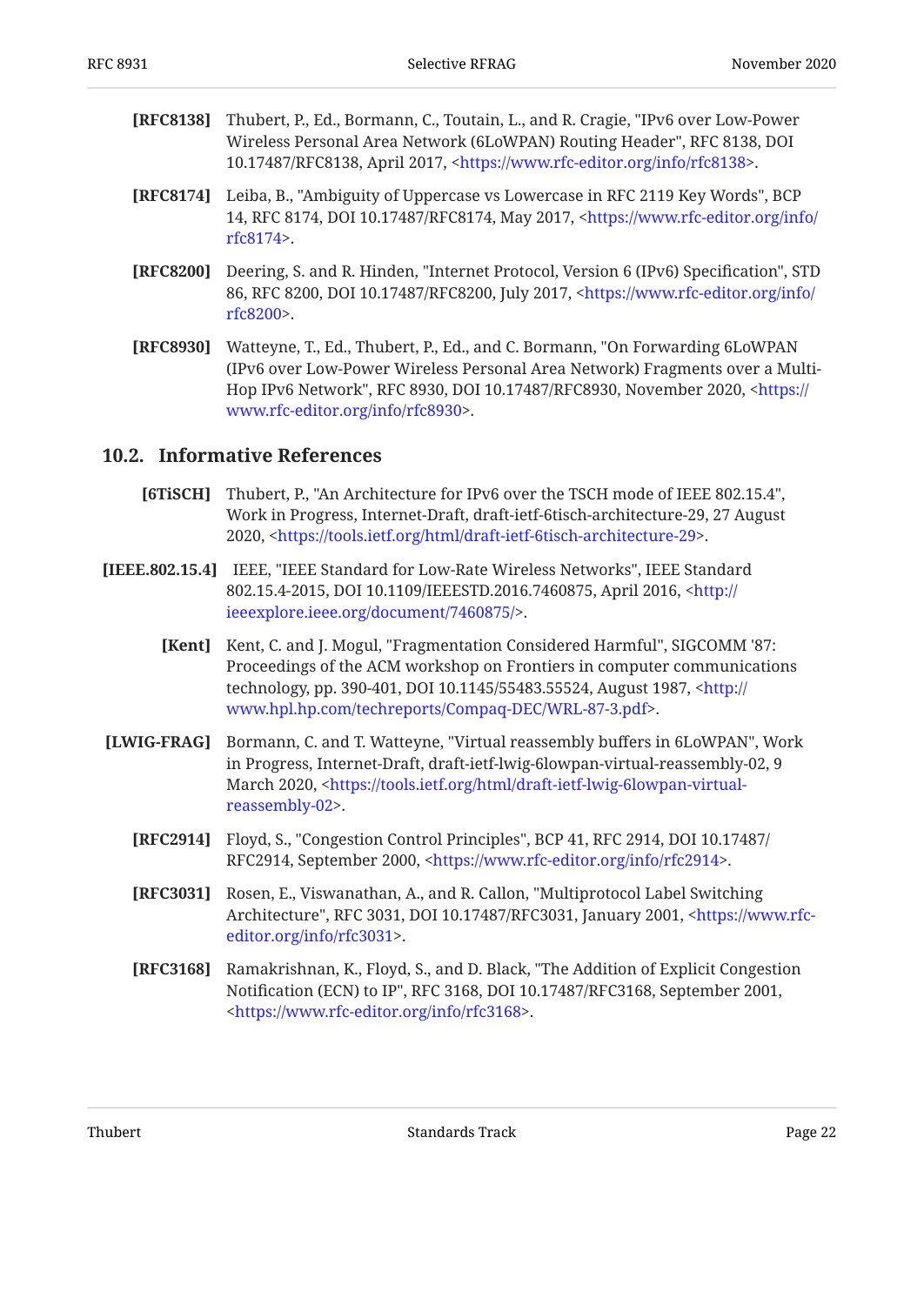<span id="page-22-11"></span><span id="page-22-9"></span><span id="page-22-8"></span><span id="page-22-7"></span><span id="page-22-6"></span><span id="page-22-5"></span><span id="page-22-1"></span>

| [RFC4963] | Heffner, J., Mathis, M., and B. Chandler, "IPv4 Reassembly Errors at High Data<br>Rates", RFC 4963, DOI 10.17487/RFC4963, July 2007, <https: <br="" www.rfc-editor.org=""><math>info/rfc4963</math>.</https:>                                                                                                           |
|-----------|-------------------------------------------------------------------------------------------------------------------------------------------------------------------------------------------------------------------------------------------------------------------------------------------------------------------------|
| [RFC5033] | Floyd, S. and M. Allman, "Specifying New Congestion Control Algorithms", BCP<br>133, RFC 5033, DOI 10.17487/RFC5033, August 2007, <https: <br="" www.rfc-editor.org=""><math>info/rfc5033</math>.</https:>                                                                                                              |
| [RFC5681] | Allman, M., Paxson, V., and E. Blanton, "TCP Congestion Control", RFC 5681, DOI<br>10.17487/RFC5681, September 2009, <https: info="" rfc5681="" www.rfc-editor.org="">.</https:>                                                                                                                                        |
| [RFC6550] | Winter, T., Ed., Thubert, P., Ed., Brandt, A., Hui, J., Kelsey, R., Levis, P., Pister, K.,<br>Struik, R., Vasseur, JP., and R. Alexander, "RPL: IPv6 Routing Protocol for Low-<br>Power and Lossy Networks", RFC 6550, DOI 10.17487/RFC6550, March 2012,<br><https: info="" rfc6550="" www.rfc-editor.org="">.</https:> |
| [RFC6552] | Thubert, P., Ed., "Objective Function Zero for the Routing Protocol for Low-<br>Power and Lossy Networks (RPL)", RFC 6552, DOI 10.17487/RFC6552, March<br>2012, <https: info="" rfc6552="" www.rfc-editor.org="">.</https:>                                                                                             |
| [RFC6554] | Hui, J., Vasseur, JP., Culler, D., and V. Manral, "An IPv6 Routing Header for Source<br>Routes with the Routing Protocol for Low-Power and Lossy Networks (RPL)",<br>RFC 6554, DOI 10.17487/RFC6554, March 2012, <https: <br="" info="" www.rfc-editor.org="">rfc6554&gt;.</https:>                                     |
| [RFC7554] | Watteyne, T., Ed., Palattella, M., and L. Grieco, "Using IEEE 802.15.4e Time-Slotted<br>Channel Hopping (TSCH) in the Internet of Things (IoT): Problem Statement",<br>RFC 7554, DOI 10.17487/RFC7554, May 2015, <https: <br="" info="" www.rfc-editor.org="">rfc7554&gt;.</https:>                                     |
| [RFC7567] | Baker, F., Ed. and G. Fairhurst, Ed., "IETF Recommendations Regarding Active<br>Queue Management", BCP 197, RFC 7567, DOI 10.17487/RFC7567, July 2015,<br><https: info="" rfc7567="" www.rfc-editor.org="">.</https:>                                                                                                   |
| [RFC8085] | Eggert, L., Fairhurst, G., and G. Shepherd, "UDP Usage Guidelines", BCP 145, RFC<br>8085, DOI 10.17487/RFC8085, March 2017, <https: <br="" info="" www.rfc-editor.org=""><math>rfc8085</math>.</https:>                                                                                                                 |
| [RFC8087] | Fairhurst, G. and M. Welzl, "The Benefits of Using Explicit Congestion<br>Notification (ECN)", RFC 8087, DOI 10.17487/RFC8087, March 2017, <https: <br="">www.rfc-editor.org/info/rfc8087&gt;.</https:>                                                                                                                 |
| [RFC8201] | McCann, J., Deering, S., Mogul, J., and R. Hinden, Ed., "Path MTU Discovery for IP<br>version 6", STD 87, RFC 8201, DOI 10.17487/RFC8201, July 2017, <https: www.rfc-<br="">editor.org/info/rfc8201&gt;.</https:>                                                                                                       |
| [RFC8900] | Bonica, R., Baker, F., Huston, G., Hinden, R., Troan, O., and F. Gont, "IP<br>Fragmentation Considered Fragile", BCP 230, RFC 8900, DOI 10.17487/RFC8900,<br>September 2020, <https: info="" rfc8900="" www.rfc-editor.org="">.</https:>                                                                                |

<span id="page-22-10"></span><span id="page-22-4"></span><span id="page-22-3"></span><span id="page-22-2"></span><span id="page-22-0"></span>Thubert **Example 23** Standards Track **Page 23**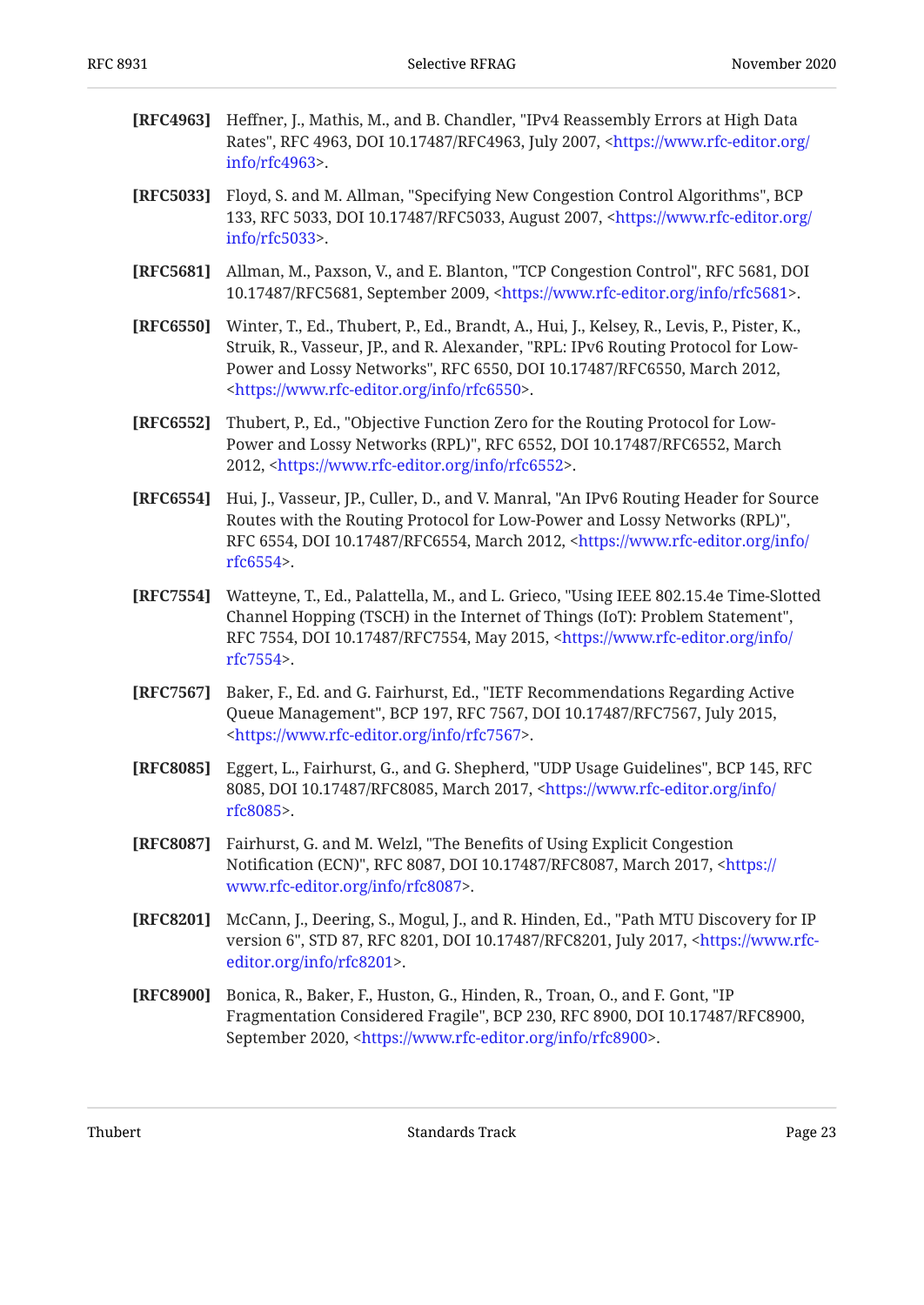## <span id="page-23-0"></span>**[Appendix A. Rationale](#page-23-0)**

There are a number of uses for large packets in Wireless Sensor Networks. Such usages may not be the most typical or represent the largest amount of traffic over the LLN; however, the associated functionality can be critical enough to justify extra care for ensuring effective transport of large packets across the LLN.

The list of those usages includes:

Towards the LLN node:

- Firmware update: For example, a new version of the LLN node software is downloaded from a system manager over unicast or multicast services. Such a reflashing operation typically involves updating a large number of similar LLN nodes over a relatively short period of time.
- Packages of commands: A number of commands or a full configuration can be packaged as a single message to ensure consistency and enable atomic execution or complete rollback. Until such commands are fully received and interpreted, the intended operation will not take effect.

From the LLN node:

- Waveform captures: A number of consecutive samples are measured at a high rate for a short time and then are transferred from a sensor to a gateway or an edge server as a single large report.
- Data logs: LLN nodes may generate large logs of sampled data for later extraction. LLN nodes may also generate system logs to assist in diagnosing problems on the node or network.

Large data packets: Rich data types might require more than one fragment.

Uncontrolled firmware download or waveform upload can easily result in a massive increase of the traffic and saturate the network.

When a fragment is lost in transmission, the lack of recovery in the original fragmentation system of RFC 4944 implies that all fragments would need to be resent, further contributing to the congestion that caused the initial loss and potentially leading to congestion collapse.

This saturation may lead to excessive radio interference or random early discard (leaky bucket) in relaying nodes. Additional queuing and memory congestion may result while waiting for a low-power next hop to emerge from its sleep state.

Considering that RFC 4944 defines an MTU as 1280 bytes, and that in most incarnations (except 802.15.4g) an IEEE Std 802.15.4 frame can limit the link-layer payload to as few as 74 bytes, a packet might be fragmented into at least 18 fragments at the 6LoWPAN shim layer. Taking into account the worst-case header overhead for 6LoWPAN Fragmentation and Mesh Addressing

Thubert **Example 24** Standards Track **Page 24** Standards Track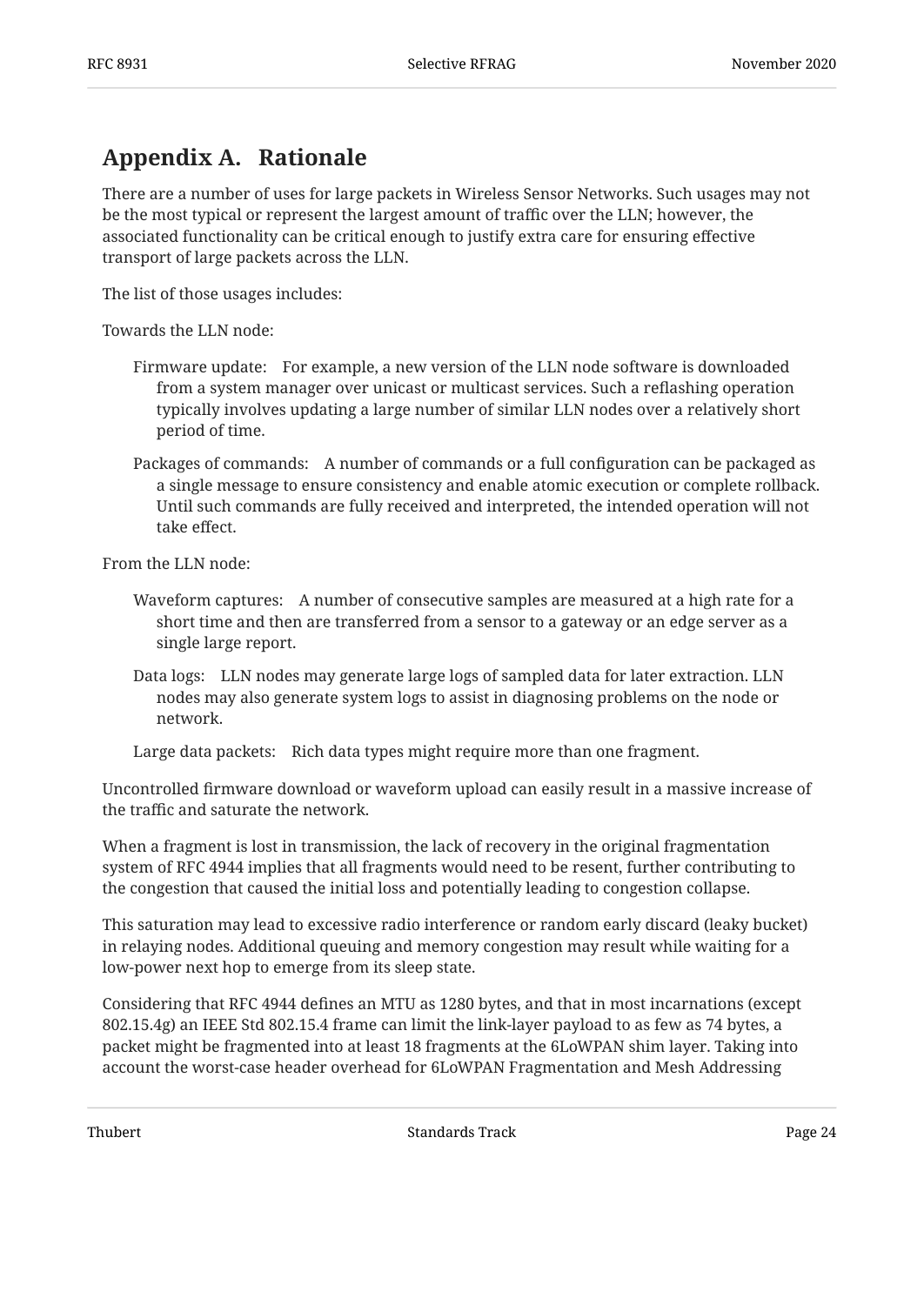headers will increase the number of required fragments to around 32. This level of fragmentation is much higher than that traditionally experienced over the Internet with IPv4 fragments. At the same time, the use of radios increases the probability of transmission loss, and mesh-under techniques compound that risk over multiple hops.

Mechanisms such as TCP or application-layer segmentation could be used to support end-to-end reliable transport. One option to support bulk data transfer over a frame-size-constrained LLN is to set the Maximum Segment Size to fit within the link maximum frame size. However, doing so can add significant header overhead to each 802.15.4 frame and cause extraneous acknowledgments across the LLN compared to the method in this specification.

## <span id="page-24-0"></span>**[Appendix B. Requirements](#page-24-0)**

For one-hop communications, a number of LLN link layers propose a local acknowledgment mechanism that is enough to detect and recover the loss of fragments. In a multi-hop environment, an end-to-end fragment recovery mechanism might be a good complement to a hop-by-hop Medium Access Control (MAC) recovery. This document introduces a simple protocol to recover individual fragments between 6LFF endpoints that may be multiple hops away.

The method addresses the following requirements of an LLN:

- Number of fragments: The recovery mechanism must support highly fragmented packets, with a maximum of 32 fragments per packet.
- Minimum acknowledgment overhead: Because the radio is half duplex, and because of silent time spent in the various medium access mechanisms, an acknowledgment consumes roughly as many resources as a data fragment.

The new end-to-end fragment recovery mechanism should be able to acknowledge multiple fragments in a single message and not require an acknowledgment at all if fragments are already protected at a lower layer.

- Controlled latency: The recovery mechanism must succeed or give up within the time boundary imposed by the recovery process of the upper-layer protocols.
- Optional congestion control: The aggregation of multiple concurrent flows may lead to the saturation of the radio network and congestion collapse.

The recovery mechanism should provide means for controlling the number of fragments in transit over the LLN.

## <span id="page-24-1"></span>**[Appendix C. Considerations on Congestion Control](#page-24-1)**

Considering that a multi-hop LLN can be a very sensitive environment due to the limited queuing capabilities of a large population of its nodes, this document recommends a simple and conservative approach to congestion control, based on TCP congestion avoidance.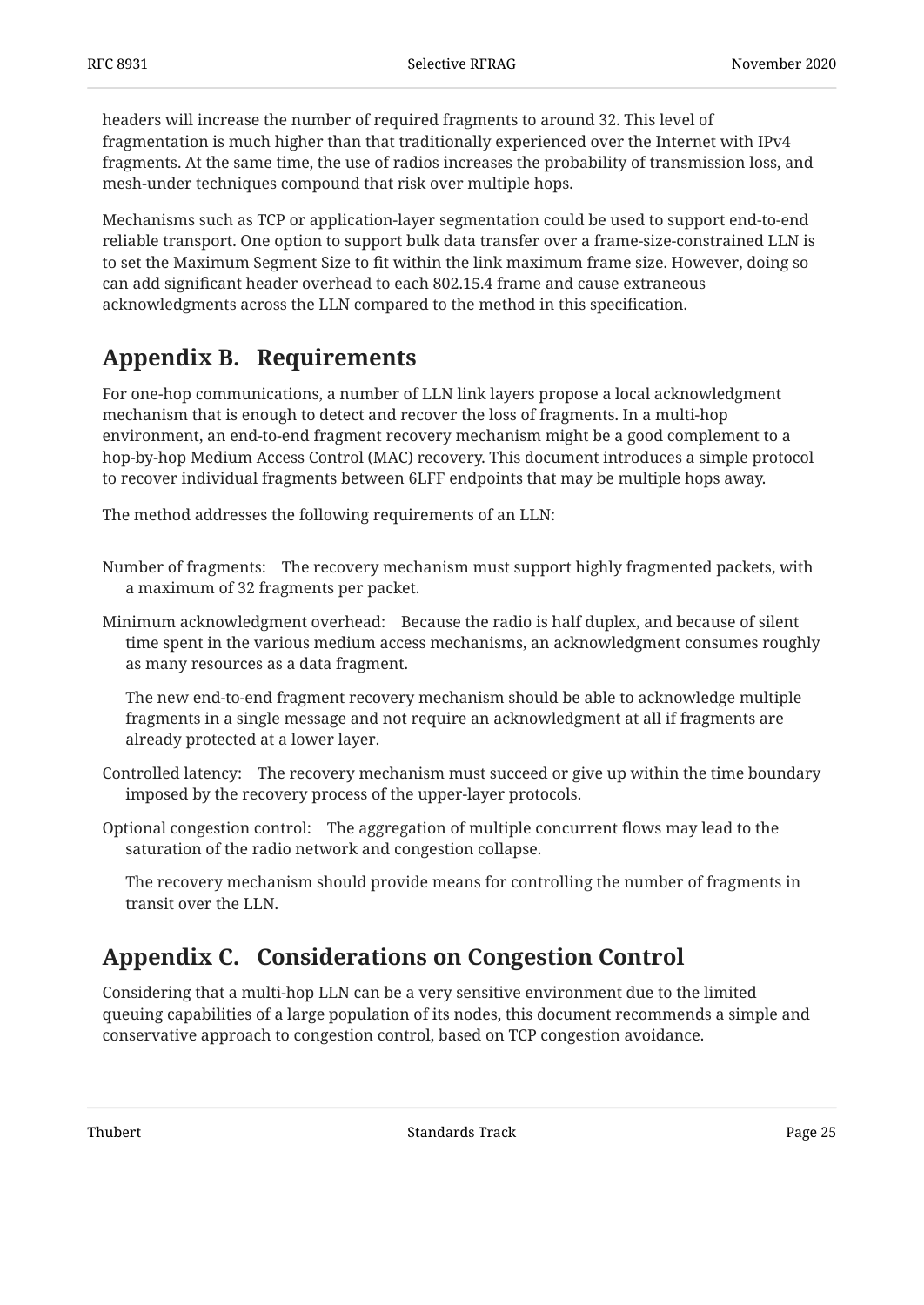Congestion on the forward path is assumed in case of packet loss, and packet loss is assumed upon timeout. This document allows controlling the number of outstanding fragments that have been transmitted, but for which an acknowledgment was not yet received, and that are still covered by the ARQ timer.

Congestion on the forward path can also be indicated by an ECN mechanism. Though whether and how ECN [\[RFC3168](#page-21-10)] is carried out over the LoWPAN is out of scope, this document provides a way for the destination endpoint to echo an ECN indication back to the fragmenting endpoint in an acknowledgment message as represented in [Figure 4](#page-10-3) in [Section 5.2.](#page-10-0)

While the support of echoing the ECN at the reassembling endpoint is mandatory, this specification only provides a minimalistic behavior on the fragmenting endpoint. If an "E" flag is received, the window **SHOULD** be reduced at least by 1 and at max to 1. Halving the window for each "E" flag received could be a good compromise, but it needs further experimentation. A very simple implementation may just reset the window to 1, so the fragments are sent and acknowledged one by one.

Note that any action that has been performed upon detection of congestion only applies for the transmission of one datagram, and the next datagram starts with the configured Window\_Size again.

The exact use of the Acknowledgment Request flag and of the window are left to implementation. An optimistic implementation could send all the fragments up to Window\_Size, setting the Acknowledgment Request "X" flag only on the last fragment; wait for the bitmap, which means a gap of half a round-trip time; and resend the losses. A pessimistic implementation could set the "X" flag on the first fragment to check that the path works and open the window only upon receiving the RFRAG-ACK. It could then set an "X" flag again on the second fragment and use the window as a credit to send up to Window\_Size before it is blocked. In that case, if the RFRAG-ACK comes back before the window starves, the gating factor is the inter-frame gap. If the RFRAG-ACK does not arrive in time, the Window\_Size is the gating factor, and the transmission of the datagram is delayed.

It must be noted that even though the inter-frame gap can be used as a flow control or a congestion control measure, it also plays a critical role in wireless collision avoidance. In particular, when a mesh operates on the same channel over multiple hops, the forwarding of a fragment over a certain hop may collide with the forwarding of the next fragment that is following over a previous hop but that is in the same interference domain. To prevent this, the fragmenting endpoint is required to pace individual fragments within a transmit window with an inter-frame gap. This is needed to ensure that a given fragment is sent only when the previous fragment has had a chance to progress beyond the interference domain of this hop. In the case of 6TiSCH [6TiSCH], which operates over the Time-Slotted Channel Hopping (TSCH) mode of operation of IEEE 802.15.4 [RFC7554], a fragment is forwarded over a different channel at a different time, and it makes full sense to transmit the next fragment as soon as the previous fragment has had its chance to be forwarded at the next hop.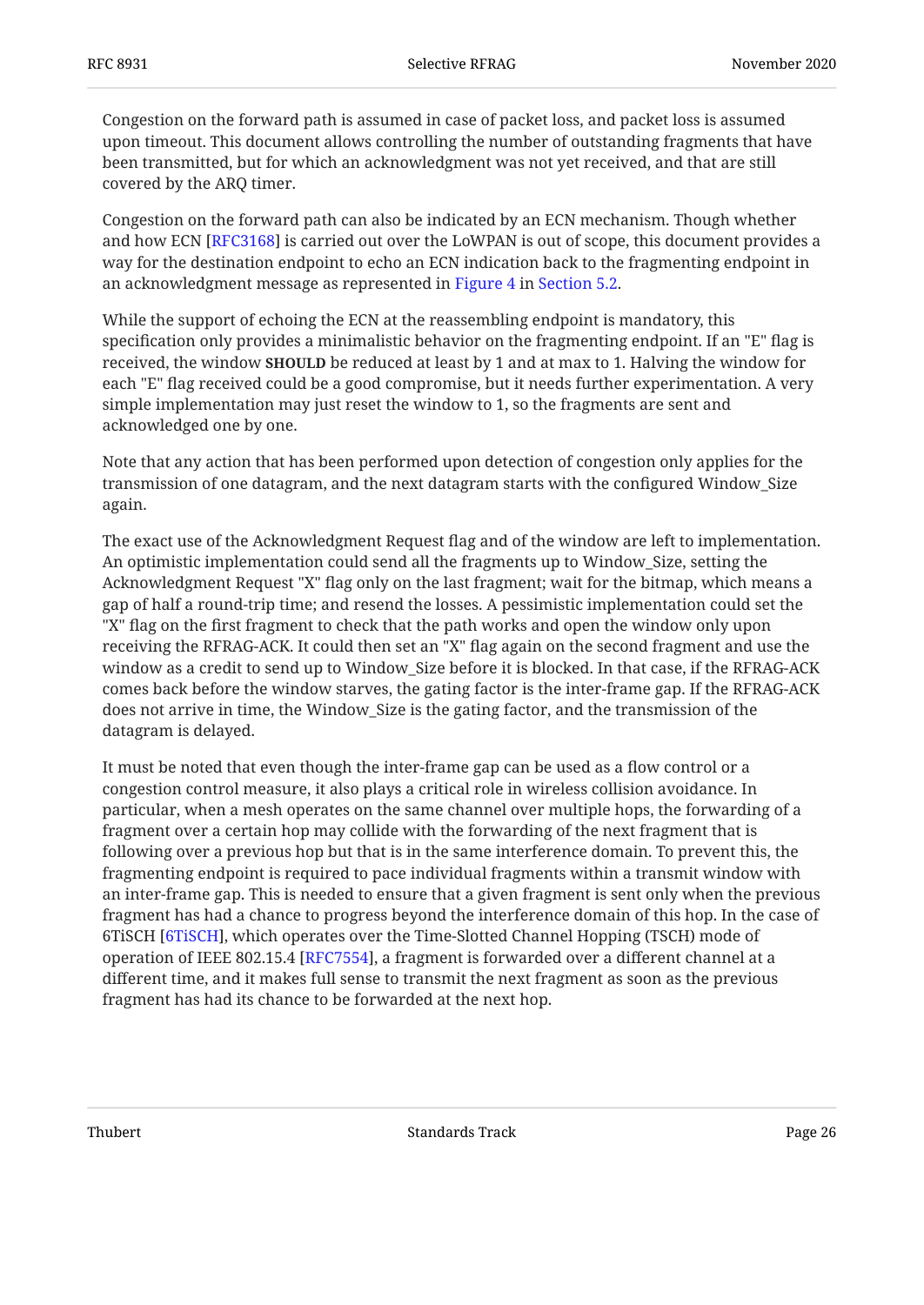Depending on the setting of the Window\_Size and the inter-frame gap, how the window is used, and the number of hops, the Window\_Size may or may not become the gating factor that blocks the transmission. If the sender uses the Window\_Size as a credit:

- a conservative Window\_Size of, say, 3 will be the gating factor that limits the transmission rate of the sender -- and causes transmission gaps longer than the inter-frame gap -- as soon as the number of hops exceeds 3 in a TSCH network and 5-9 in a single frequency mesh. The more hops the more the starving window will add to latency of the transmission.
- The recommendation to align the Window-Size to the round-trip time divided by the time per fragment aligns the Window-Size to the time it takes to get the RFAG\_ACK before the window starves. A Window-Size that is higher than that increases the chances of a congestion but does not improve the forward throughput. Considering that the RFRAG-ACK takes the same path as the fragment with the assumption that it travels at roughly the same speed, an inter-frame gap that separates fragments by 2 hops leads to a Window\_Size that is roughly the number of hops.
- $\bullet$  Setting the Window-Size to 32 minimizes the cost of the acknowledgment in a constrained network and frees bandwidth for the fragments in a half-duplex network. Using it increases the risk of congestion if a bottleneck forms, but it optimizes the use of resources under normal conditions. When it is used, the only protection for the network is the inter-frame gap, which must be chosen wisely to prevent the formation of a bottleneck.

From the standpoint of a source 6LoWPAN endpoint, an outstanding fragment is a fragment that was sent but for which no explicit acknowledgment was yet received. This means that the fragment might be on the path or received but not yet acknowledged, or the acknowledgment might be on the path back. It is also possible that either the fragment or the acknowledgment was lost on the way.

From the fragmenting endpoint standpoint, all outstanding fragments might still be in the network and contribute to its congestion. There is an assumption, though, that after a certain amount of time, a frame is either received or lost, so it is not causing congestion anymore. This amount of time can be estimated based on the round-trip time between the 6LoWPAN endpoints. For the lack of a more adapted technique, the method detailed in ["Computing TCP's](#page-20-8) [Retransmission Timer"](#page-20-8) [\[RFC6298](#page-20-8)] may be used for that computation.

This specification provides the necessary tools for the fragmenting endpoint to take congestion control actions and protect the network, but it leaves the implementation free to select the action to be taken. The intention is to use it to build experience and specify more precisely the congestion control actions in one or more future specifications. ["Congestion Control Principles"](#page-21-11) [RFC2914]and "Specifying New Congestion Control Algorithms" [RFC5033] provide indications and wisdom that should help through this process.

[[RFC7567\]](#page-22-10) and [RFC5681] provide deeper information on why congestion control is needed and how TCP handles it. Basically, the goal here is to manage the number of fragments present in the network; this is achieved by reducing the number of outstanding fragments over a congested path by throttling the sources.

Thubert **Example 27** Standards Track Page 27